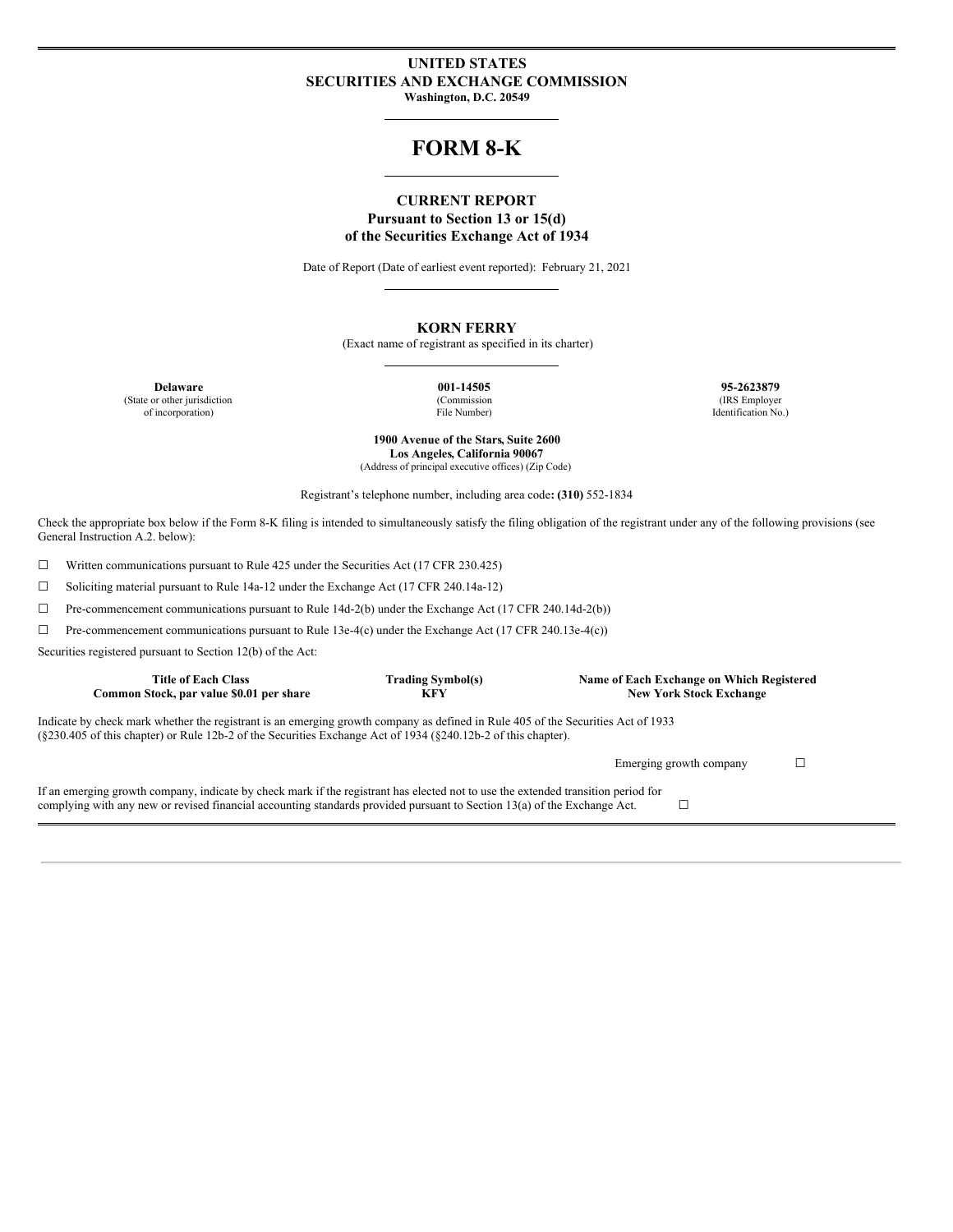### **Item 2.02 Results of Operations and Financial Condition.**

On February 22, 2021, Korn Ferry (the "Company") issued a press release announcing its third quarter fiscal year 2021 results. A copy of the press release is attached hereto as Exhibit 99.1. The information in this Item 2.02 and the exhibit hereto are furnished to, but not filed with, the Securities and Exchange Commission.

#### **Item 8.01 Other Events.**

On February 21, 2021, the Board of Directors of the Company (the "Board") declared a cash dividend of \$0.10 per share that will be paid on April 15, 2021 to holders of the Company's common stock of record at the close of business on March 10, 2021. The declaration and payment of future dividends under the quarterly dividend policy will be at the discretion of the Board and will depend upon many factors, including the Company's earnings, capital requirements, financial conditions, the terms of the Company's indebtedness and other factors that the Board may deem to be relevant. The Company may amend, revoke or suspend the dividend policy at any time and for any reason at its discretion.

### **Item 9.01 Financial Statements and Exhibits.**

(d) Exhibits

[Exhibit](#page-10-0) 99.1 Press Release, dated February 22, 2021. Exhibit 104 The cover page from this Current Report on Form 8-K, formatted in Inline XBRL (included as Exhibit 101).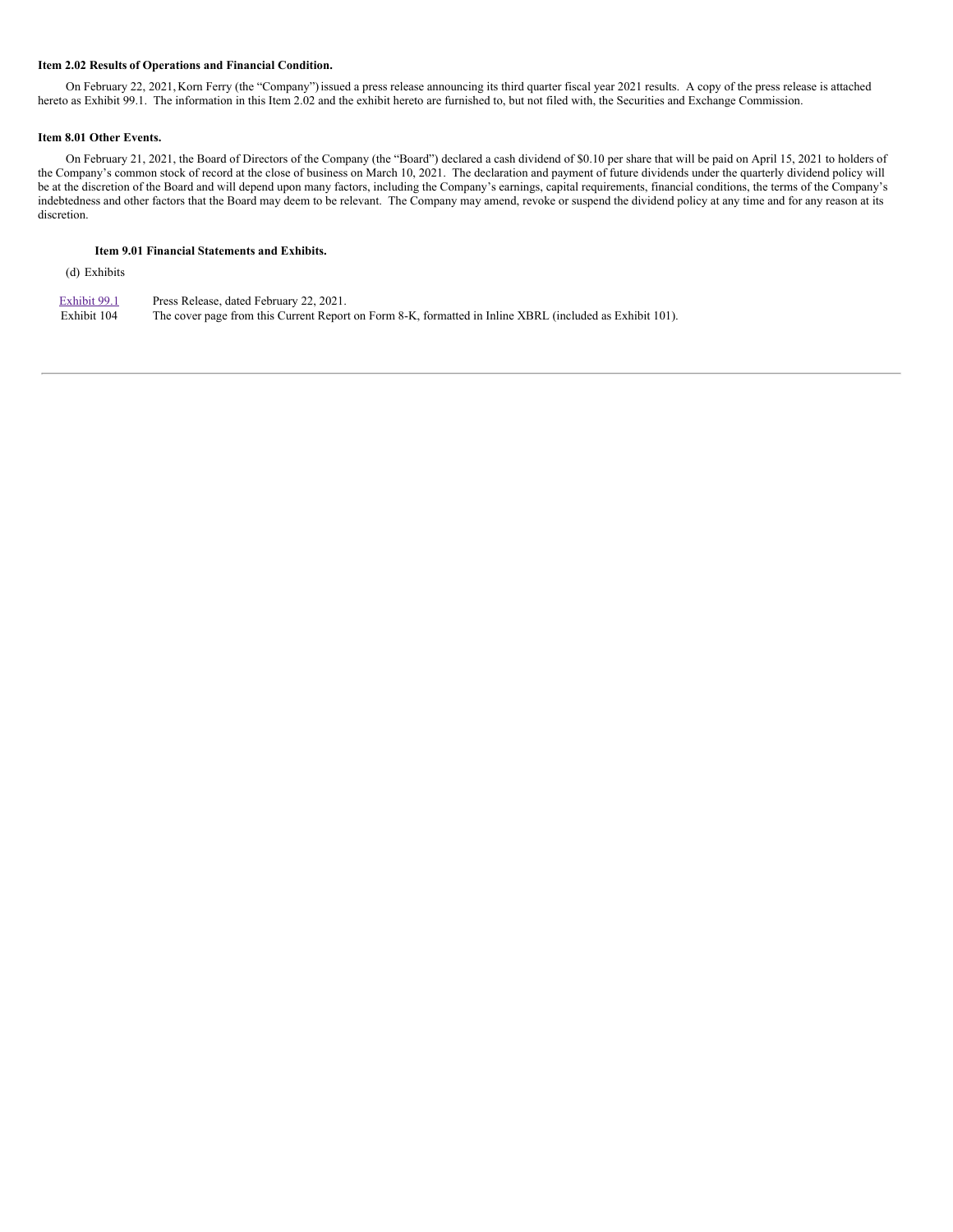### **SIGNATURES**

Pursuant to the requirements of the Securities Exchange Act of 1934, the registrant has duly caused this report to be signed on its behalf by the undersigned hereunto duly authorized.

Date: February 22, 2021 /s/ Robert P. Rozek

### **KORN FERRY** (Registrant)

(Signature) Name: Robert P. Rozek

Title: Executive Vice President, Chief Financial Officer and Chief Corporate Officer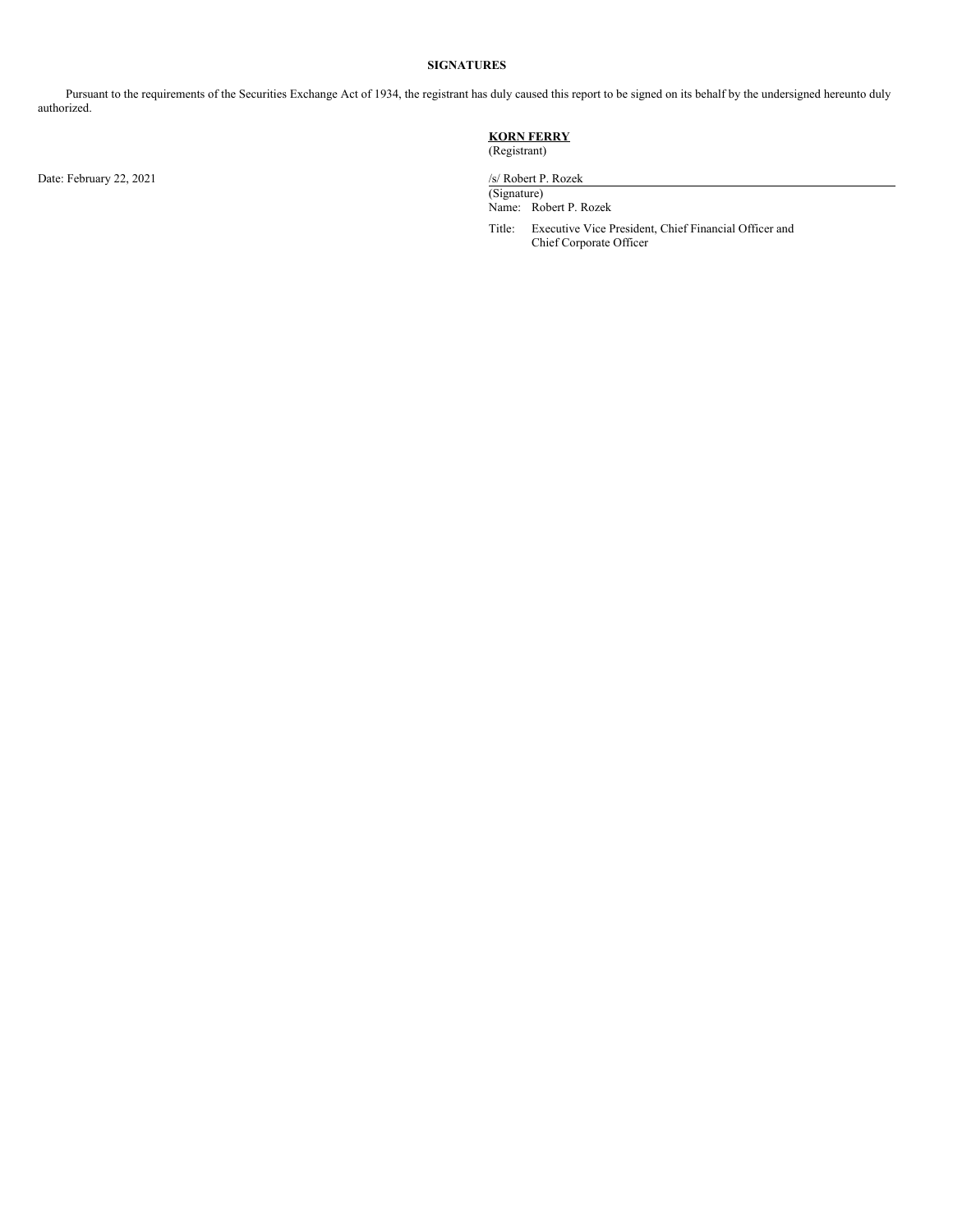

**FOR IMMEDIATE RELEASE Contacts:**

Investor Relations: Gregg Kvochak, (310) 556-8550 Media: Dan Gugler, (310) 226-2645

# **Korn Ferry Announces Third Quarter Fiscal 2021 Results of Operations**

### FY'21 Third Quarter Highlights

- Fee revenue of \$475.4 million in Q3 FY'21, a sequential increase of 9% from Q2 FY'21.
- Record net income attributable to Korn Ferry of \$51.3 million in Q3 FY'21.
- Operating income and Adjusted EBITDA were both all-time highs at \$65.2 million (operating margin of 13.7%) and \$96.7 million (Adjusted EBITDA margin of 20.3%), respectively.
- Highest diluted earnings per share and adjusted diluted earnings per share to date at \$0.94 and \$0.95, respectively, for Q3 FY'21.
- Repurchased 0.2 million shares or \$7.6 million of stock during the quarter consistent with disciplined capital allocation approach.
- Declared a quarterly dividend of \$0.10 per share on February 21, 2021 payable on April 15, 2021 to stockholders of record on March 10, 2021.
- Revenue and earnings guidance being reinstated starting with Q4 FY'21.

**Los Angeles, CA, February 22, 2021** – Korn Ferry (NYSE: KFY), a global organizational consulting firm, today announced third quarter fee revenue of \$475.4 million. Third quarter diluted earnings per share was \$0.94 and adjusted diluted earnings per share was \$0.95, both are all-time highs. Adjusted diluted earnings per share for the third quarter excludes an aggregate of \$0.6 million, or \$0.01 per share, of restructuring charges net of tax, due to the coronavirus pandemic ("COVID-19").

"Our performance for the fiscal third quarter demonstrates the resilience of our business and continued extension of our brand, with strong sequential fee revenue growth of 9% and our earnings and profitability reaching record highs," said Gary D. Burnison, CEO, Korn Ferry. "I am incredibly proud of the tireless commitment that all our Korn Ferry colleagues have shown in helping our clients re-imagine their organizational structures, recruit and retain talent and develop their people in the face of extraordinary challenges."

"In a post-pandemic world, there will continue to be heightened demand for transformational consulting skills and expertise," Burnison continued. "The steps we have taken to evolve our business into a more efficient, profitable, growth-oriented organization have positioned Korn Ferry to provide our clients with unparalleled expertise, data, and innovation support. With people at the center of our strategy, we are achieving our growth objectives, delivering long-term value creation to shareholders and establishing Korn Ferry as the preeminent global organizational consultancy."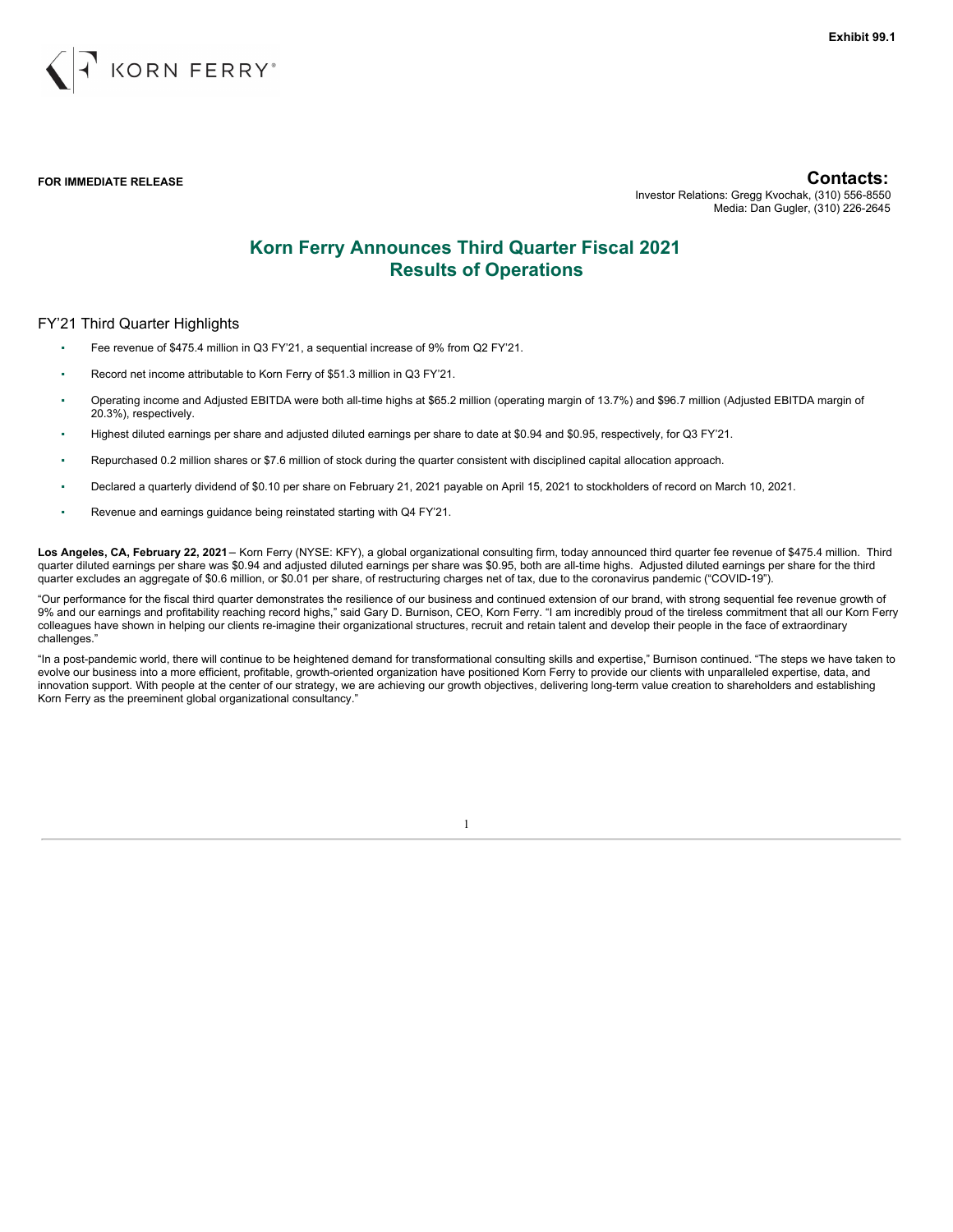# Selected Financial Results

(dollars in millions, except per share amounts)(a)

|                                       | <b>Third Quarter</b> |  |              |              |         | <b>Year to Date</b> |              |  |  |  |
|---------------------------------------|----------------------|--|--------------|--------------|---------|---------------------|--------------|--|--|--|
|                                       | <b>FY'21</b>         |  | <b>FY'20</b> | <b>FY'21</b> |         |                     | <b>FY'20</b> |  |  |  |
| Fee revenue                           | 475.4                |  | 515.3        |              | 1.254.9 |                     | 1,492.3      |  |  |  |
| Total revenue                         | 477.9                |  | 528.0        |              | 1.262.6 |                     | 1,528.4      |  |  |  |
| Operating income                      | 65.2                 |  | 31.6         |              | 69.5    |                     | 153.8        |  |  |  |
| Operating margin                      | 13.7%                |  | 6.1%         | 5.5%         |         | 10.3%               |              |  |  |  |
| Net income attributable to Korn Ferry | 51.3                 |  | 20.0         |              | 48.3    |                     | 105.7        |  |  |  |
| Basic earnings per share              | 0.95                 |  | 0.37         |              | 0.89    |                     | 1.92         |  |  |  |
| Diluted earnings per share            | 0.94                 |  | 0.36         |              | 0.88    |                     | 1.90         |  |  |  |

| <b>EBITDA Results (b):</b> |                              | <b>Third Quarter</b> |       | <b>Year to Date</b> |       |              |       |  |
|----------------------------|------------------------------|----------------------|-------|---------------------|-------|--------------|-------|--|
|                            | <b>FY'20</b><br><b>FY'21</b> |                      |       |                     | FY'21 | <b>FY'20</b> |       |  |
| <b>EBITDA</b>              | 95.8                         |                      | 51.5  |                     | 142.0 |              | 202.2 |  |
| EBITDA margin              | 20.2%                        |                      | 10.0% |                     | 11.3% |              | 13.5% |  |

| <b>Adjusted Results (c):</b>                   |              | <b>Third Quarter</b> | <b>Year to Date</b> |              |  |              |  |              |
|------------------------------------------------|--------------|----------------------|---------------------|--------------|--|--------------|--|--------------|
|                                                | <b>FY'21</b> |                      |                     | <b>FY'20</b> |  | <b>FY'21</b> |  | <b>FY'20</b> |
| Adjusted EBITDA (b)                            |              | 96.7                 |                     | 78.1         |  | 173.4        |  | 231.4        |
| Adjusted EBITDA margin (b)                     |              | 20.3%                |                     | 15.2%        |  | $13.8\%$     |  | 15.5%        |
| Adjusted net income attributable to Korn Ferry |              | 51.9                 |                     | 41.0         |  | 71.1         |  | 128.7        |
| Adjusted basic earnings per share              |              | 0.96                 |                     | 0.75         |  | 1.31         |  | 2.33         |
| Adjusted diluted earnings per share            |              | 0.95                 |                     | 0.75         |  | 1.30         |  | 2.31         |

(a) Numbers may not total due to rounding.

 $\frac{1}{2}$  ,  $\frac{1}{2}$  ,  $\frac{1}{2}$  ,  $\frac{1}{2}$  ,  $\frac{1}{2}$  ,  $\frac{1}{2}$ 

(b) EBITDA refers to earnings before interest, taxes, depreciation and amortization. Adjusted EBITDA further adjusts EBITDA to exclude integration/acquisition costs, net restructuring charges and separation costs. EBITDA, EBITDA margin, Adjusted EBITDA and Adjusted EBITDA margin are non-GAAP financial measures (see attached reconciliations).

(c) Adjusted results are non-GAAP financial measures that adjust for the following, as applicable (see attached reconciliations):

|                               | <b>Third Quarter</b>                    |              | <b>Year to Date</b> |  |              |  |
|-------------------------------|-----------------------------------------|--------------|---------------------|--|--------------|--|
|                               | <b>FY'21</b>                            | <b>FY'20</b> | <b>FY'21</b>        |  | <b>FY'20</b> |  |
| Integration/acquisition costs | $\hspace{0.1mm}-\hspace{0.1mm}$         | 6.7          | 0.7                 |  | 9.3          |  |
| Restructuring charges, net    | 0.8                                     | 18.1         | 30.7                |  | 18.1         |  |
| Separation costs              | $\qquad \qquad \  \  \, -\qquad \qquad$ | 1.8          |                     |  | 1.8          |  |
| Debt refinancing costs        |                                         | 0.8          | $\hspace{0.05cm}$   |  | 0.8          |  |

Fee revenue was \$475.4 million in Q3 FY'21, a decrease of 8% (down 9% on a constant currency basis) compared to Q3 FY'20. While RPO and Professional Search saw a year-over-year increase of almost 4%, Digital and Executive Search declined year-over-year as those businesses continued on the path to full recovery from the impact of COVID-19 on economies around the world.

Operating margin was 13.7% in Q3 FY'21 compared to 6.1% in the year-ago quarter. Adjusted EBITDA margin was 20.3%, compared to 15.2% in the year-ago quarter. Net income attributable to Korn Ferry was \$51.3 million in Q3 FY'21 compared to \$20.0 million in Q3 FY'20.

The year-over-year improvement in each of the above measures of profitability was due to the cost saving actions the Company took in response to the impact of COVID-19 as well as the fact that the Company recorded \$18 million in restructuring charges in Q3 FY'20 in connection with the acquisitions of Miller Heiman Group, Achieve Forum and Strategy Execution (collectively, the "acquired companies"). These positive factors were partially offset by the decline in revenues described above.

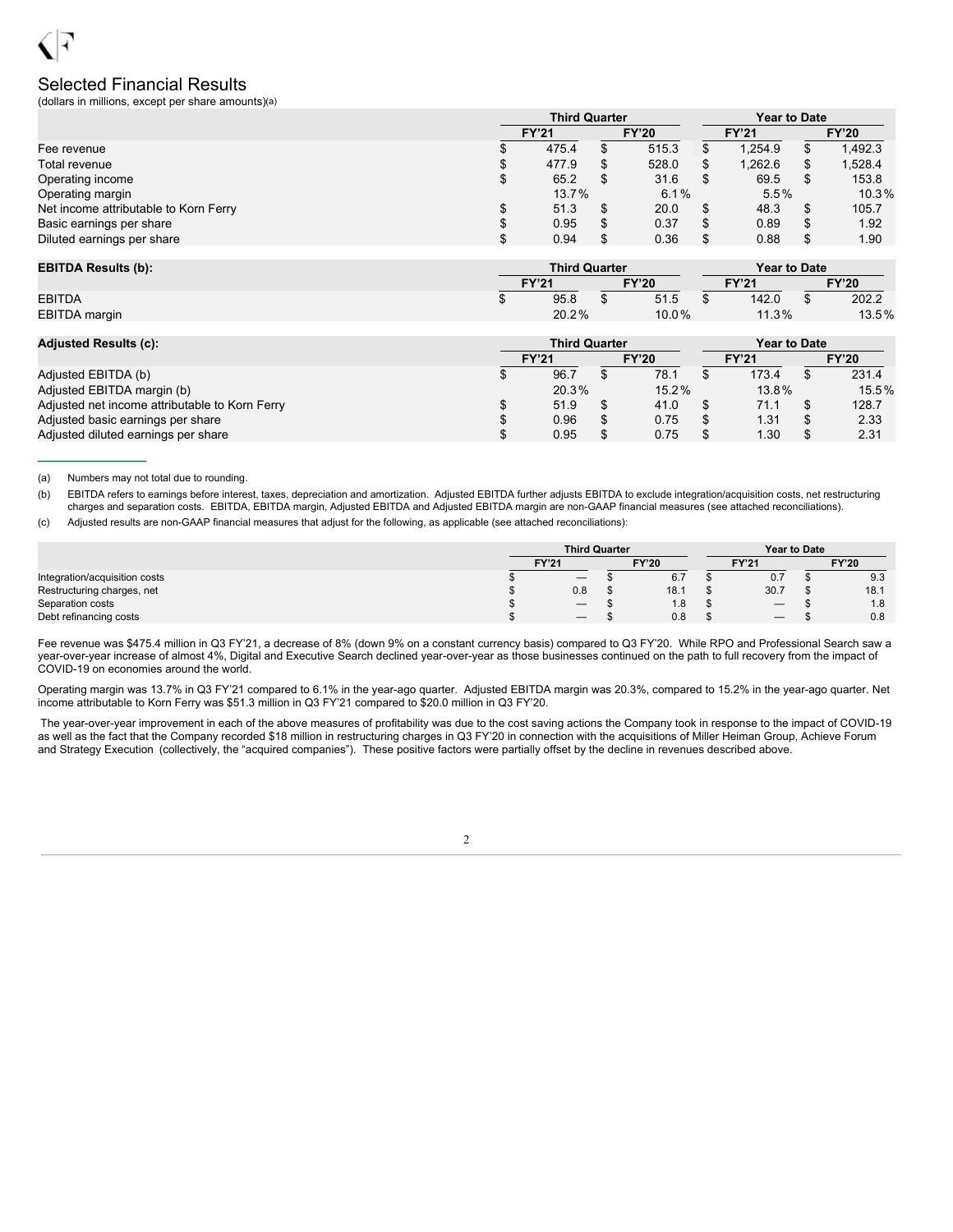# Results by Segment

### Selected Consulting Data

(dollars in millions)(a)

|                                                      |        | <b>Third Quarter</b> |              |   | <b>Year to Date</b> |    |              |  |  |
|------------------------------------------------------|--------|----------------------|--------------|---|---------------------|----|--------------|--|--|
|                                                      |        | <b>FY'21</b>         | <b>FY'20</b> |   | <b>FY'21</b>        |    | <b>FY'20</b> |  |  |
| Fee revenue                                          |        | 136.3                | 140.5        |   | 362.3               | S  | 422.1        |  |  |
| Total revenue                                        |        | 136.6                | 144.3        | S | 363.2               | S  | 433.8        |  |  |
| Operating income                                     | ጦ<br>Φ | 22.2                 | \$<br>2.7    | S | 25.9                | S  | 24.3         |  |  |
| Operating margin                                     |        | 16.3%                | 1.9%         |   | 7.1%                |    | $5.8\%$      |  |  |
|                                                      |        |                      |              |   |                     |    |              |  |  |
| Ending number of consultants and execution staff (b) |        | 1.528                | 1.792        |   | 1,528               |    | 1.792        |  |  |
| Hours worked in thousands (c)                        |        | 372                  | 428          |   | 1.137               |    | 1.344        |  |  |
| Average billed rate (d)                              | ጦ      | 367                  | 328          |   | 319                 | \$ | 314          |  |  |

| <b>EBITDA Results (e):</b> |              | <b>Third Quarter</b> |  |              | <b>Year to Date</b> |       |  |              |  |
|----------------------------|--------------|----------------------|--|--------------|---------------------|-------|--|--------------|--|
|                            | <b>FY'21</b> |                      |  | <b>FY'20</b> | FY'21               |       |  | <b>FY'20</b> |  |
| EBITDA                     | w            | 27.2                 |  | 7.6          |                     | 40.1  |  | 38.9         |  |
| EBITDA margin              |              | 19.9%                |  | 5.4%         |                     | 11.1% |  | $9.2\%$      |  |
|                            |              |                      |  |              |                     |       |  |              |  |

| <b>Adjusted Results (f):</b> | <b>Third Quarter</b> |       |  |              |  | <b>Year to Date</b> |  |              |  |
|------------------------------|----------------------|-------|--|--------------|--|---------------------|--|--------------|--|
|                              | <b>FY'21</b>         |       |  | <b>FY'20</b> |  | <b>FY'21</b>        |  | <b>FY'20</b> |  |
| Adjusted EBITDA (e)          |                      | 27.5  |  | 18.7         |  | 54.3                |  | 50.0         |  |
| Adjusted EBITDA margin (e)   |                      | 20.2% |  | 13.3%        |  | $15.0\%$            |  | 11.8%        |  |

(a) Numbers may not total due to rounding.

 $\frac{1}{2}$  ,  $\frac{1}{2}$  ,  $\frac{1}{2}$  ,  $\frac{1}{2}$  ,  $\frac{1}{2}$  ,  $\frac{1}{2}$ 

(b) Represents number of employees originating, delivering and executing consulting services.

(c) The number of hours worked by consultant and execution staff during the period.

(d) The amount of fee revenue divided by the number of hours worked by consultants and execution staff.

(e) EBITDA, EBITDA margin, Adjusted EBITDA and Adjusted EBITDA margin are non-GAAP financial measures (see attached reconciliations).

(f) Adjusted results are non-GAAP financial measures that adjust for the following (see attached reconciliations):

|                            |                       | <b>Third Quarter</b> |           |      | Year to Date |                     |  |  |  |
|----------------------------|-----------------------|----------------------|-----------|------|--------------|---------------------|--|--|--|
|                            | <b>FY'20</b><br>FV'21 |                      | EVI24     |      | <b>FY'20</b> |                     |  |  |  |
| Restructuring charges, net |                       | 0.3                  | 4444<br>. | 14.2 |              | $\overline{A}$<br>. |  |  |  |

Fee revenue was \$136.3 million in Q3 FY'21 compared to \$140.5 million in Q3 FY'20, a decrease of \$4.2 million or 3% (down 4% on a constant currency basis)While COVID-19 has had an impact on Consulting fee revenue when compared to the year-ago quarter, the diversity of our consulting services and our ability to adapt to delivering the services in a virtual world has led to an increase in fee revenue of 37% over the past two fiscal quarters.

Operating income was \$22.2 million in Q3 FY'21 with an operating margin of 16.3% compared to operating income of \$2.7 million and an operating margin of 1.9% in the year-ago quarter. This change resulted from a decrease in net restructuring charges, a decrease in compensation and benefits expense driven by a reduction in headcount and decreases in both general and administrative expenses and cost of services expense , all of which resulted from the cost saving initiatives that were put in place. These expense reductions were partially offset by the decline in fee revenue as outlined above.

Adjusted EBITDA was \$27.5 million in Q3 FY'21 with an Adjusted EBITDA margin of 20.2% compared to \$18.7 million and 13.3%, respectively, in the year-ago quarter. The increase in Adjusted EBITDA was due to the same factors impacting operating income outlined above except for net restructuring charges.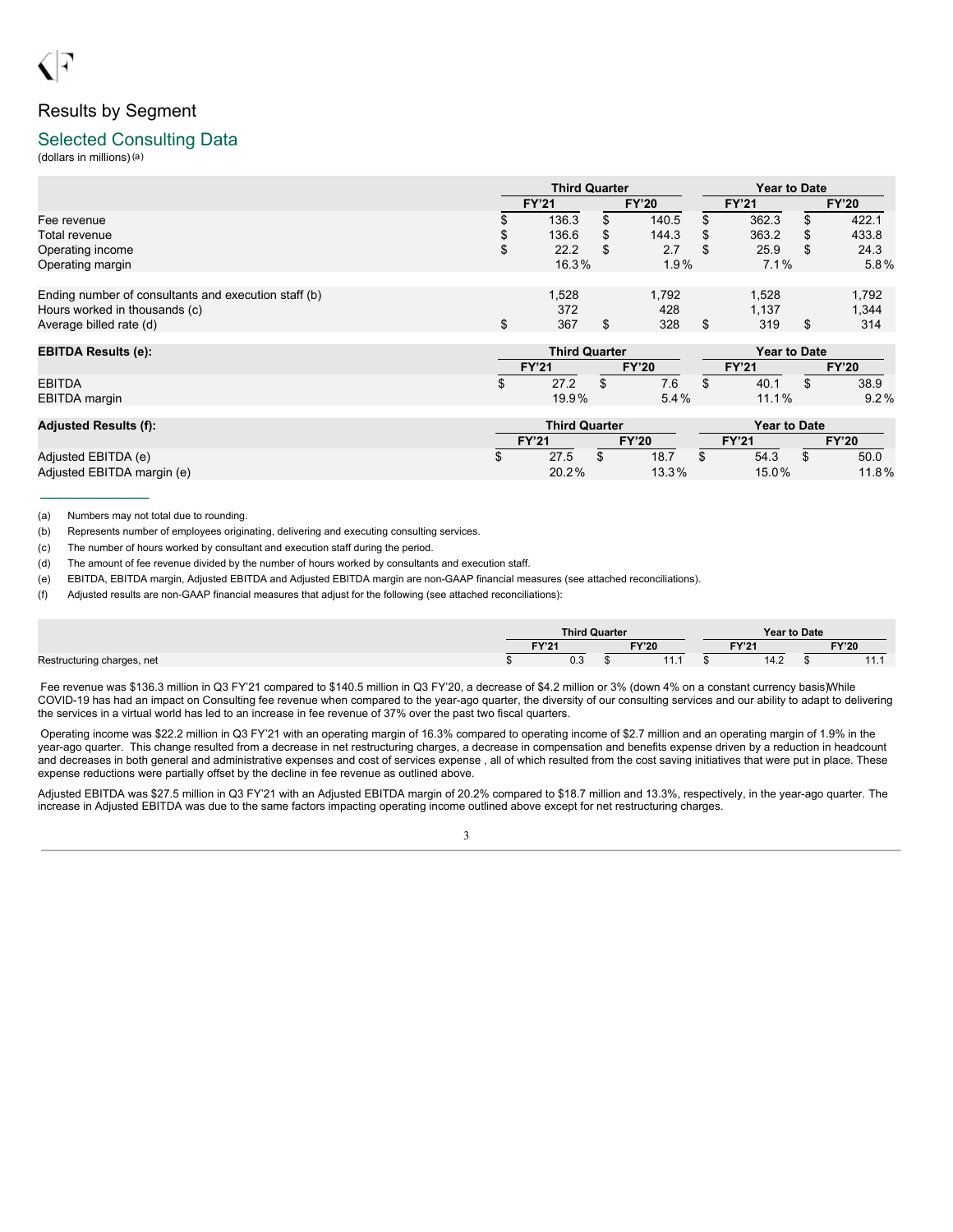# Selected Digital Data

(dollars in millions)(a)

Digital is an integrated platform that gives clients direct access to people and organizational data, insights, analytics, and digital assets that when used together, give clients a common language for all talent matters.

|                                    | <b>Third Quarter</b>         |   |       | <b>Year to Date</b> |              |  |              |
|------------------------------------|------------------------------|---|-------|---------------------|--------------|--|--------------|
|                                    | <b>FY'21</b><br><b>FY'20</b> |   |       |                     | <b>FY'21</b> |  | <b>FY'20</b> |
| Fee revenue                        | 75.8                         | S | 99.4  |                     | 206.8        |  | 223.1        |
| Total revenue                      | 76.0                         | S | 100.7 |                     | 207.0        |  | 224.4        |
| Operating income                   | 19.2                         | S | 8.5   | - \$                | 32.4         |  | 41.0         |
| Operating margin                   | 25.4%                        |   | 8.5%  |                     | 15.7%        |  | 18.4%        |
| Ending number of consultants       | 302                          |   | 464   |                     | 302          |  | 464          |
| Subscription & License fee revenue | 22.6                         |   | 21.3  |                     | 66.3         |  | 52.7         |

| <b>EBITDA Results (b):</b> |  | <b>Third Quarter</b> |              |       | <b>Year to Date</b> |                   |  |              |  |  |  |  |
|----------------------------|--|----------------------|--------------|-------|---------------------|-------------------|--|--------------|--|--|--|--|
|                            |  | <b>FY'21</b>         | <b>FY'20</b> |       | <b>FY'21</b>        |                   |  | <b>FY'20</b> |  |  |  |  |
| <b>EBITDA</b>              |  | 27.1                 | ₼            | 14.5  |                     | 54.7              |  | 54.7         |  |  |  |  |
| <b>EBITDA</b> margin       |  | 35.8%                |              | 14.6% |                     | 26.4%             |  | 24.5%        |  |  |  |  |
| .                          |  |                      |              |       |                     | $\cdots$ $\cdots$ |  |              |  |  |  |  |

| <b>Adjusted Results (c):</b> | <b>Third Quarter</b> |       |  |              |  | Year to Date |  |              |  |
|------------------------------|----------------------|-------|--|--------------|--|--------------|--|--------------|--|
|                              | <b>FY'21</b>         |       |  | <b>FY'20</b> |  | <b>FY'21</b> |  | <b>FY'20</b> |  |
| Adjusted EBITDA (b)          |                      | 27.1  |  | 25.9         |  | 58.2         |  | 66.1         |  |
| Adjusted EBITDA margin (b)   |                      | 35.8% |  | 26.0%        |  | 28.1%        |  | 29.6%        |  |

(a) Numbers may not total due to rounding.

 $\frac{1}{2}$  ,  $\frac{1}{2}$  ,  $\frac{1}{2}$  ,  $\frac{1}{2}$  ,  $\frac{1}{2}$  ,  $\frac{1}{2}$ 

(b) EBITDA, EBITDA margin, Adjusted EBITDA and Adjusted EBITDA margin are non-GAAP financial measures (see attached reconciliations).

(c) Adjusted results are non-GAAP financial measures that adjust for the following (see attached reconciliations):

|                               |                              | <b>Third Quarter</b>            |        | <b>Year to Date</b> |              |     |
|-------------------------------|------------------------------|---------------------------------|--------|---------------------|--------------|-----|
|                               | <b>FY'21</b><br><b>FY'20</b> |                                 | $-Y21$ |                     | <b>FY'20</b> |     |
| Integration/acquisition costs |                              | $\hspace{0.1mm}-\hspace{0.1mm}$ | 4.3    | 0.6                 |              | 4.3 |
| Restructuring charges, net    |                              |                                 | 7.0    | 2.9                 |              | 7.0 |

Fee revenue was \$75.8 million in Q3 FY'21 compared to \$99.4 million in Q3 FY'20, a decrease of \$23.6 million or 24% (down 25% on a constant currency basis). Due to COVID-19 and the related contraction in economic activity, the Company experienced a decline in demand for pay data and professional development products and services. As economies around the world recover and companies pivot from in person to virtual delivery, the Company expects demand for these products and services to return to pre-pandemic levels.

Operating income was \$19.2 million in Q3 FY'21 with an operating margin of 25.4% compared to operating income of \$8.5 million and an operating margin of 8.5% in the year-ago quarter. Contributing to the increase were decreases in compensation and benefits expense, general and administrative expenses, net restructuring charges, cost of services expense and integration/acquisition costs relating to the acquired companies, partially offset by a decrease in fee revenue as outlined above.

Adjusted EBITDA was \$27.1 million in Q3 FY'21 with an Adjusted EBITDA margin of 35.8% compared to \$25.9 million and 26.0%, respectively, in the year-ago quarter. The increase in Adjusted EBITDA was due to the same factors impacting operating income described above except for restructuring charges and integration/acquisition costs.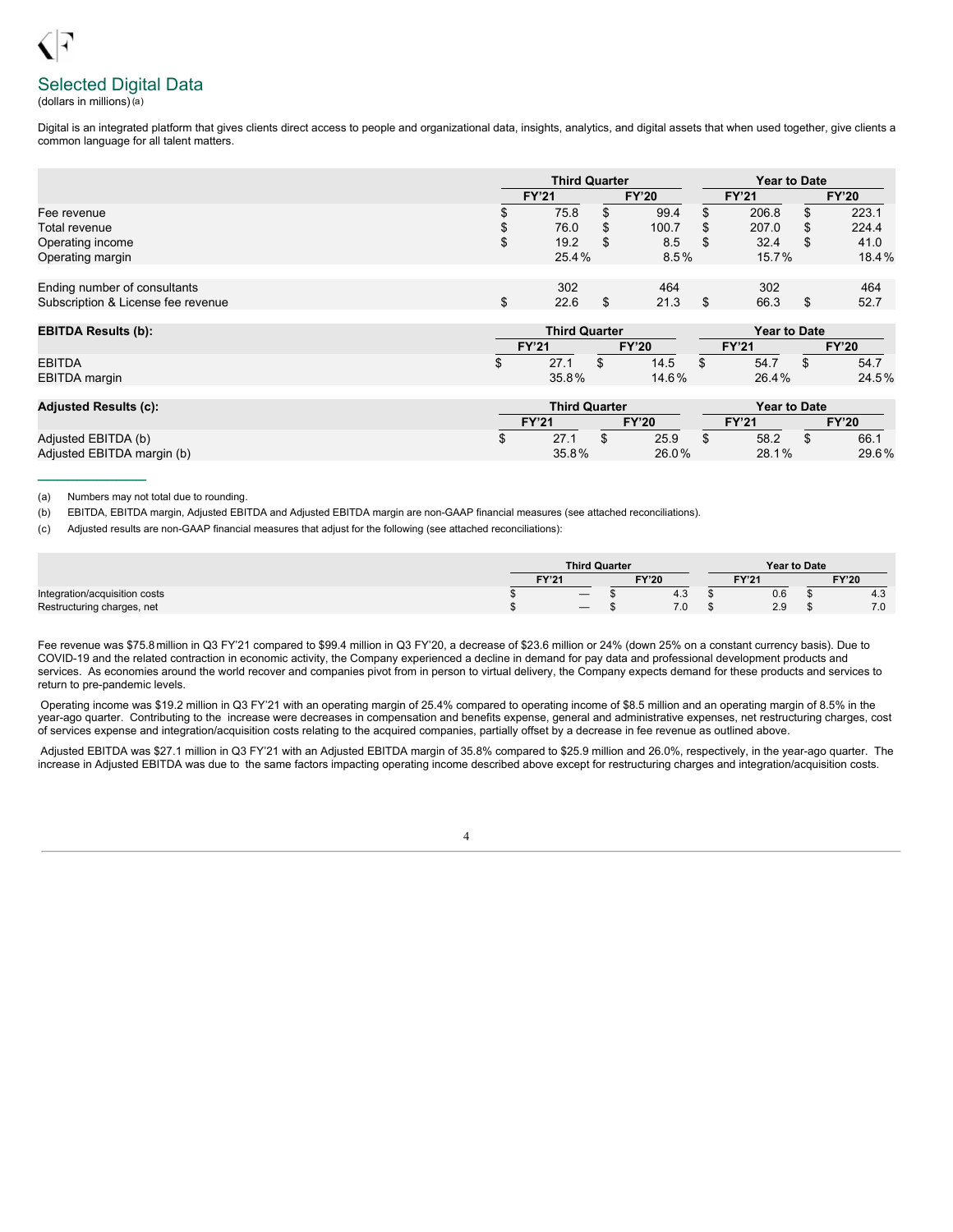### Selected Executive Search Data

(dollars in millions)(a)

|                               | <b>Third Quarter</b> |              |       |              |     | <b>Year to Date</b> |   |              |    |       |
|-------------------------------|----------------------|--------------|-------|--------------|-----|---------------------|---|--------------|----|-------|
|                               |                      | <b>FY'21</b> |       | <b>FY'20</b> |     | <b>FY'21</b>        |   | <b>FY'20</b> |    |       |
| Fee revenue                   | 168.1                |              |       |              | ۰D. | 183.6               |   | 436.3        | \$ | 564.6 |
| Total revenue                 |                      | 168.5        |       | 188.0        |     | 438.0               |   | 578.0        |    |       |
| Operating income              | \$                   | 26.9         | S     | 32.7         | S   | 40.2                | S | 119.6        |    |       |
| Operating margin              | 16.0%                |              | 17.8% |              |     | 9.2%                |   | 21.2%        |    |       |
|                               |                      |              |       |              |     |                     |   |              |    |       |
| Ending number of consultants  |                      | 522          |       | 582          |     | 522                 |   | 582          |    |       |
| Average number of consultants |                      | 517          |       | 583          |     | 539                 |   | 573          |    |       |
| Engagements billed            |                      | 3,260        |       | 3.767        |     | 6,464               |   | 8,077        |    |       |
| New engagements (b)           |                      | 1.301        |       | 1.565        |     | 3.747               |   | 4.835        |    |       |

| <b>EBITDA Results (c):</b> |              | <b>Third Quarter</b> |  |              |       | Year to Date |  |              |
|----------------------------|--------------|----------------------|--|--------------|-------|--------------|--|--------------|
|                            | <b>FY'21</b> |                      |  | <b>FY'20</b> | TY'21 |              |  | <b>FY'20</b> |
| <b>EBITDA</b>              |              | 41.3                 |  | 38.9         |       | 67.6         |  | 131.8        |
| <b>EBITDA</b> margin       |              | 24.6%                |  | 21.2%        |       | 15.5%        |  | 23.3%        |

| <b>Adjusted Results (d):</b> | <b>Third Quarter</b> |       |  |                       |  | <b>Year to Date</b> |              |       |  |  |
|------------------------------|----------------------|-------|--|-----------------------|--|---------------------|--------------|-------|--|--|
|                              | <b>FY'21</b>         |       |  | <b>FY'20</b><br>TY'21 |  |                     | <b>FY'20</b> |       |  |  |
| Adjusted EBITDA (c)          |                      | 41.7  |  | 40.7                  |  | 78.0                |              | 133.6 |  |  |
| Adjusted EBITDA margin (c)   |                      | 24.8% |  | 22.1%                 |  | 17.9%               |              | 23.7% |  |  |

(a) Numbers may not total due to rounding.

 $\mathcal{L}=\mathcal{L}$ 

(b) Represents new engagements opened in the respective period.

(c) EBITDA, EBITDA margin, Adjusted EBITDA and Adjusted EBITDA margin are non-GAAP financial measures (see attached reconciliations).

(d) Adjusted results are non-GAAP financial measures that adjust for the following (see attached reconciliations):

|                            |                              | <b>Third Quarter</b>            |  |     |       | <b>Year to Date</b>             |  |                          |
|----------------------------|------------------------------|---------------------------------|--|-----|-------|---------------------------------|--|--------------------------|
|                            | <b>FY'20</b><br><b>FY'21</b> |                                 |  |     | FY'21 |                                 |  | <b>FY'20</b>             |
| Restructuring charges, net |                              | υ.4                             |  |     |       | 10.4                            |  |                          |
| Separation costs           |                              | $\hspace{0.1mm}-\hspace{0.1mm}$ |  | 1.O |       | $\hspace{0.1mm}-\hspace{0.1mm}$ |  | $\Delta$ $\Omega$<br>1.0 |

Fee revenue was \$168.1 million and \$183.6 million in Q3 FY'21 and Q3 FY'20, respectively, a year-over-year decrease of \$15.5 million or 8% (down 10% on a constant currency basis). The decrease in fee revenue was attributable to a decline in fee revenue in all regions, except North America which was essentially flat, due to the decrease in demand for our products and services because of the worldwide economic downturn associated with COVID-19.

Operating income was \$26.9 million in Q3 FY'21 compared to operating income of \$32.7 million in Q3 FY'20. Operating margin was 16.0% in Q3 FY'21 compared to 17.8% in the year-ago quarter. The change was mainly due to a decrease in fee revenue in Q3 FY'21 as compared to the year-ago quarter, partially offset by a decrease in compensation and benefits expense driven by a reduction in headcount and a decline in general and administrative expenses, all of which resulted from the cost saving initiatives that were put in place.

Adjusted EBITDA was \$41.7 million in Q3 FY'21 with an Adjusted EBITDA margin of 24.8% compared to \$40.7 million and 22.1%, respectively, in the year-ago quarter. The increase in Adjusted EBITDA was due to the same factors impacting operating income described above and an increase in other income, net compared to year-ago quarter.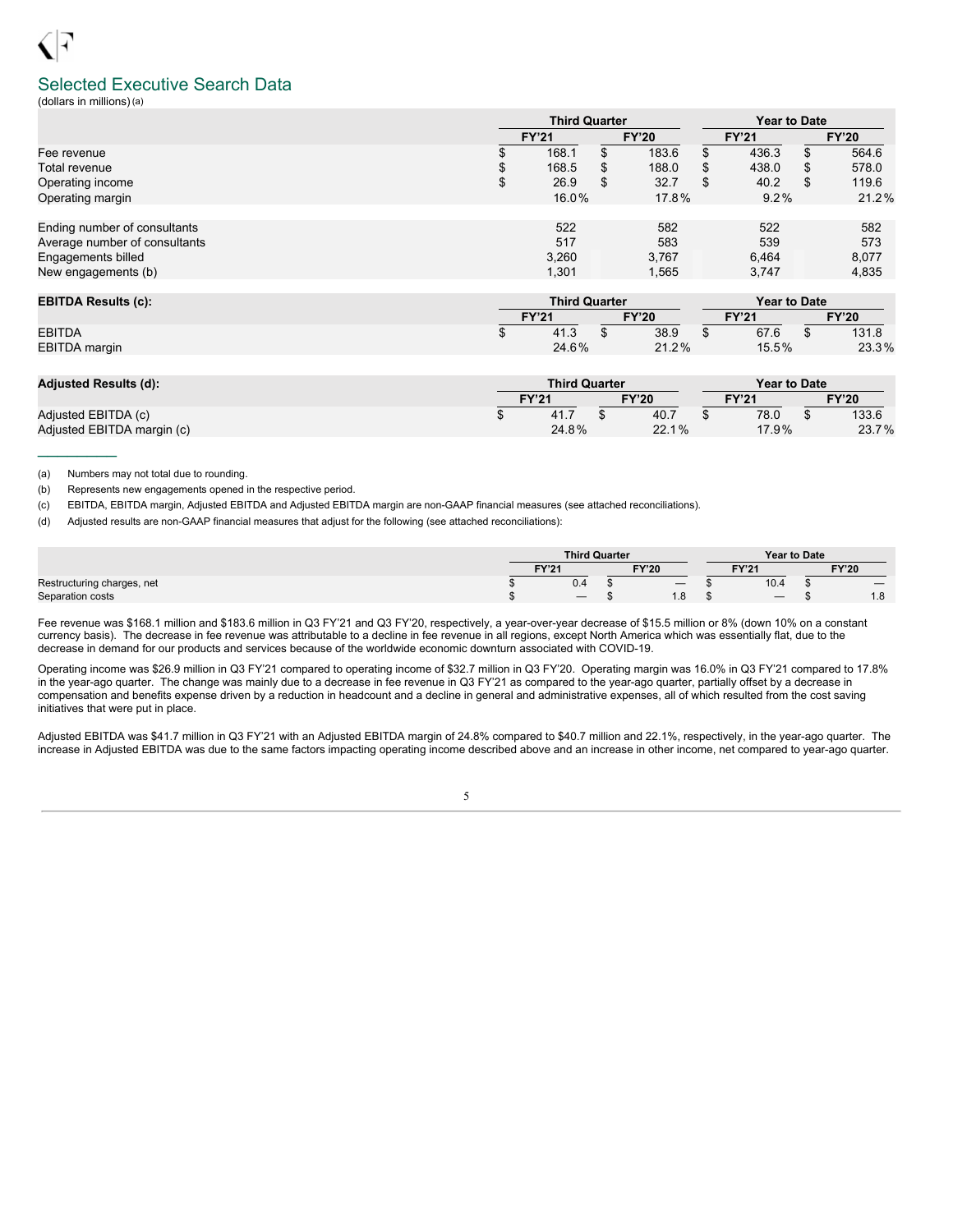# Selected RPO and Professional Search Data

(dollars in millions)(a)

|                        |              | <b>Third Quarter</b> |              | <b>Year to Date</b> |              |     |              |  |  |
|------------------------|--------------|----------------------|--------------|---------------------|--------------|-----|--------------|--|--|
|                        | <b>FY'21</b> |                      | <b>FY'20</b> |                     | <b>FY'21</b> |     | <b>FY'20</b> |  |  |
| Fee revenue            |              | 95.2<br>۰D           | 91.9         |                     | 249.5        | \$. | 282.4        |  |  |
| Total revenue          | \$           | 96.8                 | 95.0         |                     | 254.3        |     | 292.2        |  |  |
| Operating income       | \$           | 18.4                 | 14.1         | S                   | 33.0         | S   | 44.3         |  |  |
| Operating margin       |              | 19.3%                | 15.4%        | 13.2%               |              |     | 15.7%        |  |  |
|                        |              |                      |              |                     |              |     |              |  |  |
| Engagements billed (b) |              | 1,430                | 1,375        |                     | 2,659        |     | 3,030        |  |  |
| New engagements (c)    |              | 867                  | 711          | 2.088               |              |     | 2,171        |  |  |
|                        |              |                      |              |                     |              |     |              |  |  |

| <b>EBITDA Results (d):</b> | <b>Third Quarter</b> |       |  |              |       | Year to Date |  |              |  |
|----------------------------|----------------------|-------|--|--------------|-------|--------------|--|--------------|--|
|                            | <b>FY'21</b>         |       |  | <b>FY'20</b> | FY'21 |              |  | <b>FY'20</b> |  |
| <b>EBITDA</b>              |                      | 19.5  |  | 15.2         |       | 36.3         |  | 47.5         |  |
| EBITDA margin              |                      | 20.5% |  | $16.6\%$     |       | 14.5%        |  | 16.8%        |  |

| <b>Adjusted Results (e):</b> |                              | <b>Third Quarter</b> |  |       | <b>Year to Date</b> |       |  |              |  |
|------------------------------|------------------------------|----------------------|--|-------|---------------------|-------|--|--------------|--|
|                              | <b>FY'20</b><br><b>FY'21</b> |                      |  |       | <b>FY'21</b>        |       |  | <b>FY'20</b> |  |
| Adjusted EBITDA (d)          |                              | 19.6                 |  | 15.2  |                     | 39.5  |  | 47.5         |  |
| Adjusted EBITDA margin (d)   |                              | 20.6%                |  | 16.6% |                     | 15.8% |  | 16.8%        |  |

(a) Numbers may not total due to rounding.

 $\frac{1}{2}$  ,  $\frac{1}{2}$  ,  $\frac{1}{2}$  ,  $\frac{1}{2}$  ,  $\frac{1}{2}$  ,  $\frac{1}{2}$  ,  $\frac{1}{2}$ 

(b) Represents professional search engagements billed.

(c) Represents new professional search engagements opened in the respective period.

(d) EBITDA, EBITDA margin, Adjusted EBITDA and Adjusted EBITDA margin are non-GAAP financial measures (see attached reconciliations).

(e) Adjusted results are non-GAAP financial measures that adjust for the following (see attached reconciliations):

|                            |       | <b>Third Quarter</b> |              | Year to Date         |       |  |
|----------------------------|-------|----------------------|--------------|----------------------|-------|--|
|                            | EVI34 |                      | <b>FY'20</b> | EVI24                | FY'20 |  |
| Restructuring charges, net | 0.1   |                      |              | $\sim$ $\sim$<br>J.Z |       |  |

Fee revenue was \$95.2 million in Q3 FY'21, an increase of \$3.3 million or 4% (1% increase on a constant currency basis), compared to the year-ago quarter. The higher fee revenue was driven by an increase in recruitment process outsourcing ("RPO") fee revenue of \$4.0 million, partially offset by a small decrease in Professional Search of \$0.7 million due to the worldwide economic downturn associated with COVID-19. For the quarter, RPO fee revenue was up 7% (5% at constant currency) while professional search was down 2% (4% on a constant currency), both compared to the year-ago quarter.

Operating income was \$18.4 million in Q3 FY'21, an increase of \$4.3 million compared to operating income of \$14.1 million in Q3 FY'20. Operating margin was 19.3% in the current quarter compared to 15.4% in the year-ago quarter. Adjusted EBITDA was \$19.6 million in Q3 FY'21 with an Adjusted EBITDA margin of 20.6% in Q3 FY'21 compared to \$15.2 million and 16.6%, respectively, in the year-ago quarter. The increase in operating income and Adjusted EBITDA was due to the higher fee revenue discussed above and lower general and administrative expenses, partially offset by an increase in compensation and benefits expense.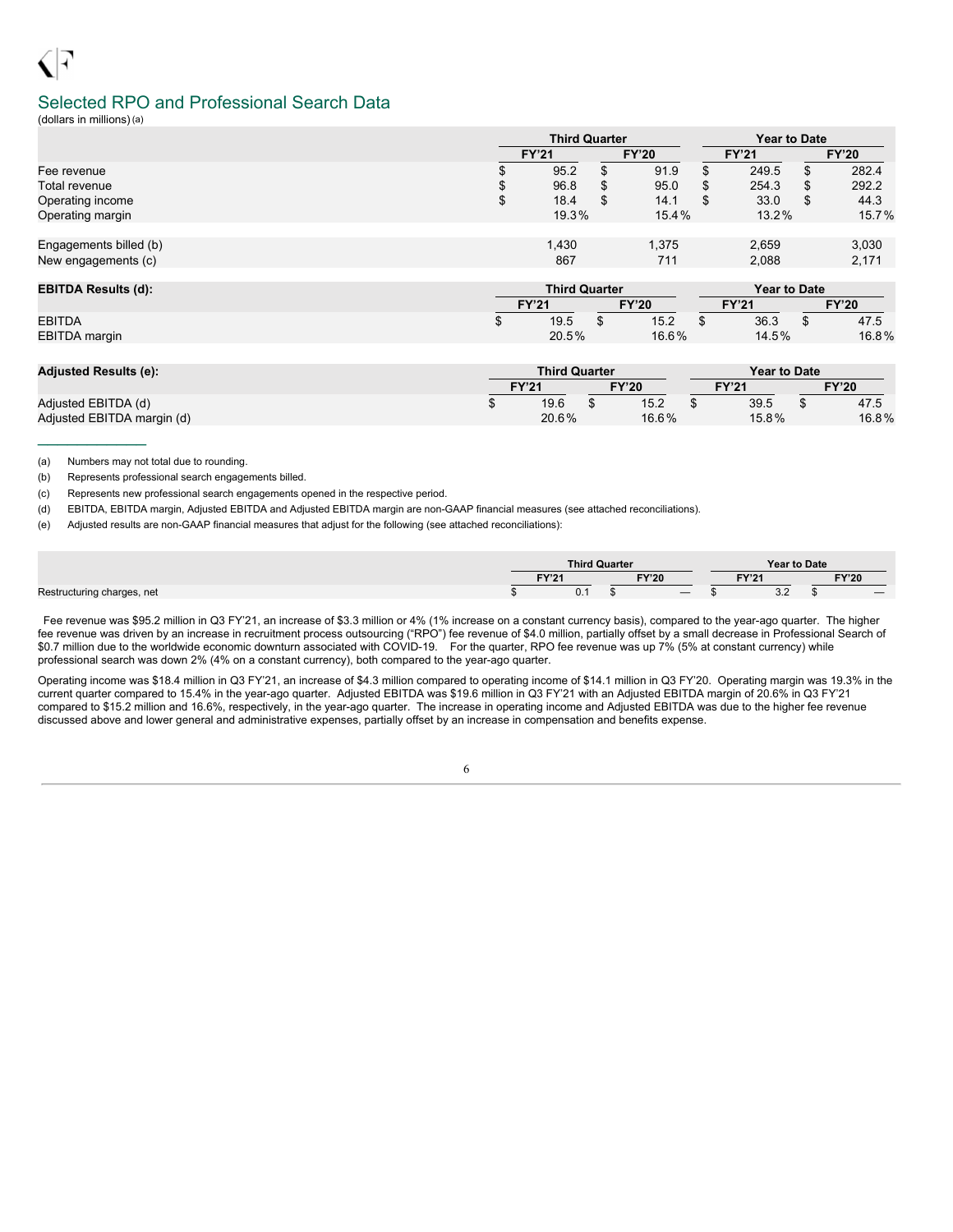

### **Outlook**

Assuming no new major pandemic lockdowns, worldwide economic conditions, financial markets and foreign exchange rates remain steady, on a consolidated basis:

- Q4 FY'21 fee revenue is expected to be in the range of \$475 million and \$500 million; and
- Q4 FY'21 diluted earnings per share is expected to range between \$0.95 to \$1.05.

# **Earnings Conference Call Webcast**

The earnings conference call will be held today at 12:00 PM (EST) and hosted by CEO Gary Burnison, CFO Robert Rozek and SVP Finance Gregg Kvochak. The conference call will be webcast and available online at ir.kornferry.com. We will also post to this section of our website earnings slides, which will accompany our webcast, and other important information, and encourage you to review the information that we make available on our website.

| I |
|---|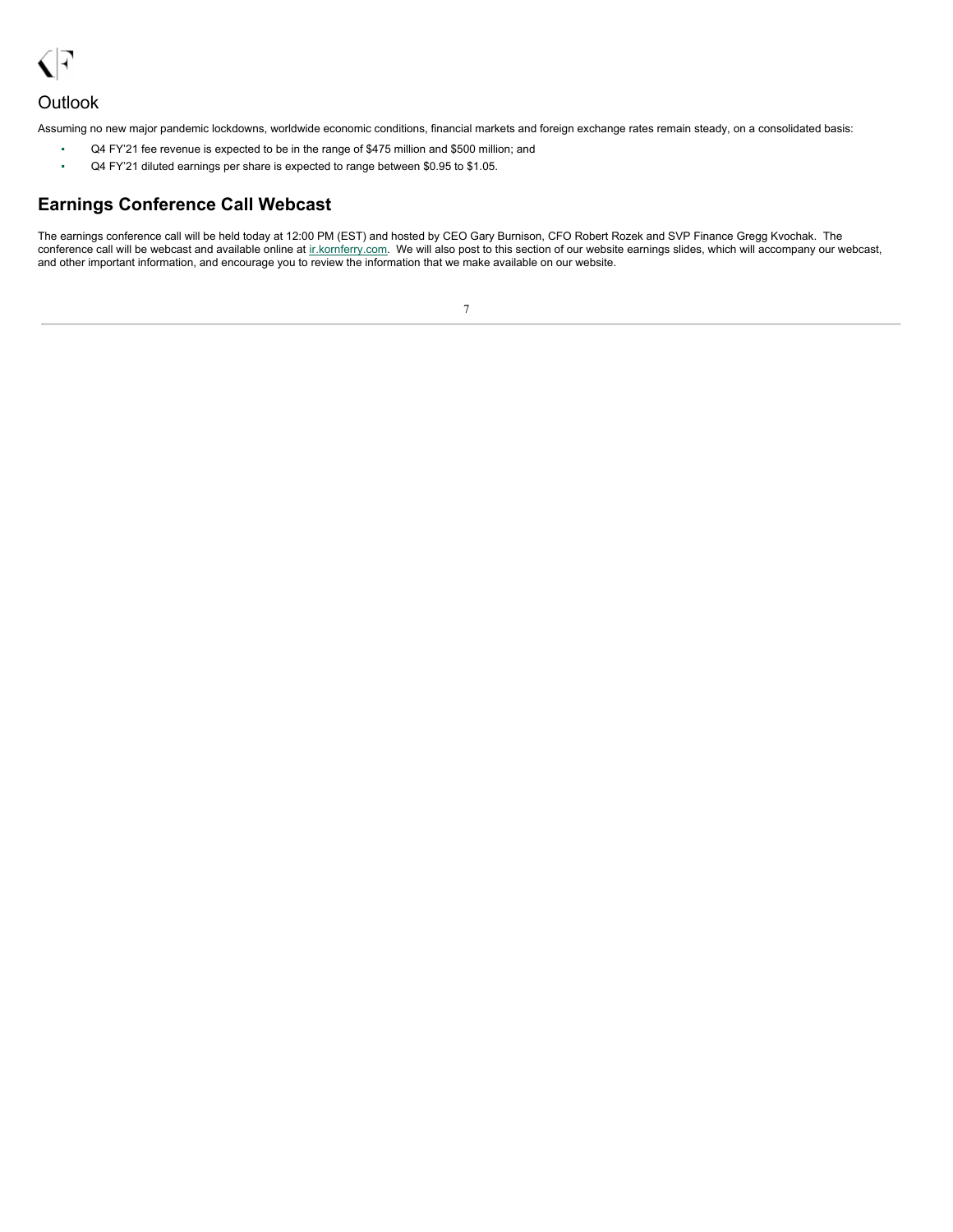# <span id="page-10-0"></span>**About Korn Ferry**

Korn Ferry is a global organizational consulting firm. We help clients synchronize strategy and talent to drive superior performance. We work with organizations to design their structures, roles, and responsibilities. We help them hire the right people to bring their strategy to life. And we advise them on how to reward, develop, and motivate their people. Visit kornferry.com for more information.

### *Forward-Looking Statements*

Statements in this press release and our conference call that relate to our outlook, projections, goals, strategies, future plans and expectations, and other statements of future events or conditions are forward-looking statements that involve a number of risks and uncertainties. Words such as "believes", "expects", "anticipates", "goals". "estimates", "guidance", "may", "should", "could", "will" or "likely", and variations of such words and similar expressions are intended to identify such forward-looking statements. Statements that refer to or are based on estimates, forecasts, projections, uncertain events or assumptions, including statements relating to expected demand for our products and services, the expected benefits of the acquisition of the acquired companies (as defined below), the timing and expected benefits of our restructuring plan, the magnitude and duration of the impact of the COVID-19 outbreak on our business, employees, customers and our ability to provide services in affected regions, and the potential opportunities for our business as a result of worldwide changes in how companies conduct business as a result of COVID-19. Readers are cautioned not to place undue reliance on such statements. Such statements are based on current expectations; actual results in future periods may differ materially from those currently expected or desired because of a number of risks and uncertainties that are beyond the control of Korn Ferry. The potential risks and uncertainties include those relating to the magnitude and duration of the negative impact of the COVID-19 outbreak on our business, employees, customers and our ability to provide services in affected regions, global and local political or economic developments in or affecting countries where we have operations, competition, changes in demand for our services as a result of automation, the dependence on and costs of attracting and retaining qualified and experienced consultants, our ability to maintain relationships with customers and suppliers and retain key employees, maintaining our brand name and professional reputation, potential legal liability and regulatory developments, the portability of client relationships, consolidation of the industries we serve, currency fluctuations in our international operations, risks related to growth, alignment of our cost structure, restrictions imposed by off-limits agreements, reliance on information processing systems, cyber security vulnerabilities, changes to data security, data privacy and data protection laws, limited protection of our intellectual property, our ability to enhance and develop new technology, our ability to develop new products and services, the utilization and billing rates of our consultants, dependence on third parties for the execution of critical functions, our ability to successfully recover from a disaster or other business continuity problems, changes in our accounting estimates/assumptions, technical guidance relating to the Tax Act, treaties, or regulations on our business and our company, impairment of goodwill and other intangible assets, deferred tax assets that we may not be able to use, our indebtedness, the phase-out of the London Interbank Offered Rate, expansion of social media platforms, seasonality, ability to effect acquisition and integrate recently acquired companies, including those of Miller Heiman Group, AchieveForum, and Strategy Execution (collectively, the "acquired companies"); the ability to recognize the anticipated benefits of the acquisition of the acquired companies; the costs related to the acquisition of the acquired companies and employment liability risk. For a detailed description of risks and uncertainties that could cause differences, please refer to Korn Ferry's periodic filings with the Securities and Exchange Commission. Korn Ferry disclaims any intention or obligation to update or revise any forward-looking statements, *whether as a result of new information, future events or otherwise.*

### *Use of Non-GAAP Financial Measures*

This press release contains financial information calculated other than in accordance with U.S. Generally Accepted Accounting Principles ("GAAP"). In particular, it includes:

- Adjusted net income attributable to Korn Ferry, adjusted to exclude integration/acquisition costs, restructuring charges, separation costs and debt refinancing *costs net of income tax effect;*
- Adjusted basic and diluted earnings per share, adjusted to exclude integration/acquisition costs, restructuring charges, separation costs and debt refinancing *costs net of income tax effect;*
- Constant currency (calculated using a quarterly average) percentages that represent the percentage change that would have resulted had exchange rates in the *prior period been the same as those in effect in the current period;*
- *• EBITDA, or earnings before interest, taxes, depreciation and amortization and EBITDA margin; and*
- Adjusted EBITDA, which is EBITDA further adjusted to exclude integration/acquisition costs, restructuring charges and separations costs, and Adjusted EBITDA *margin.*

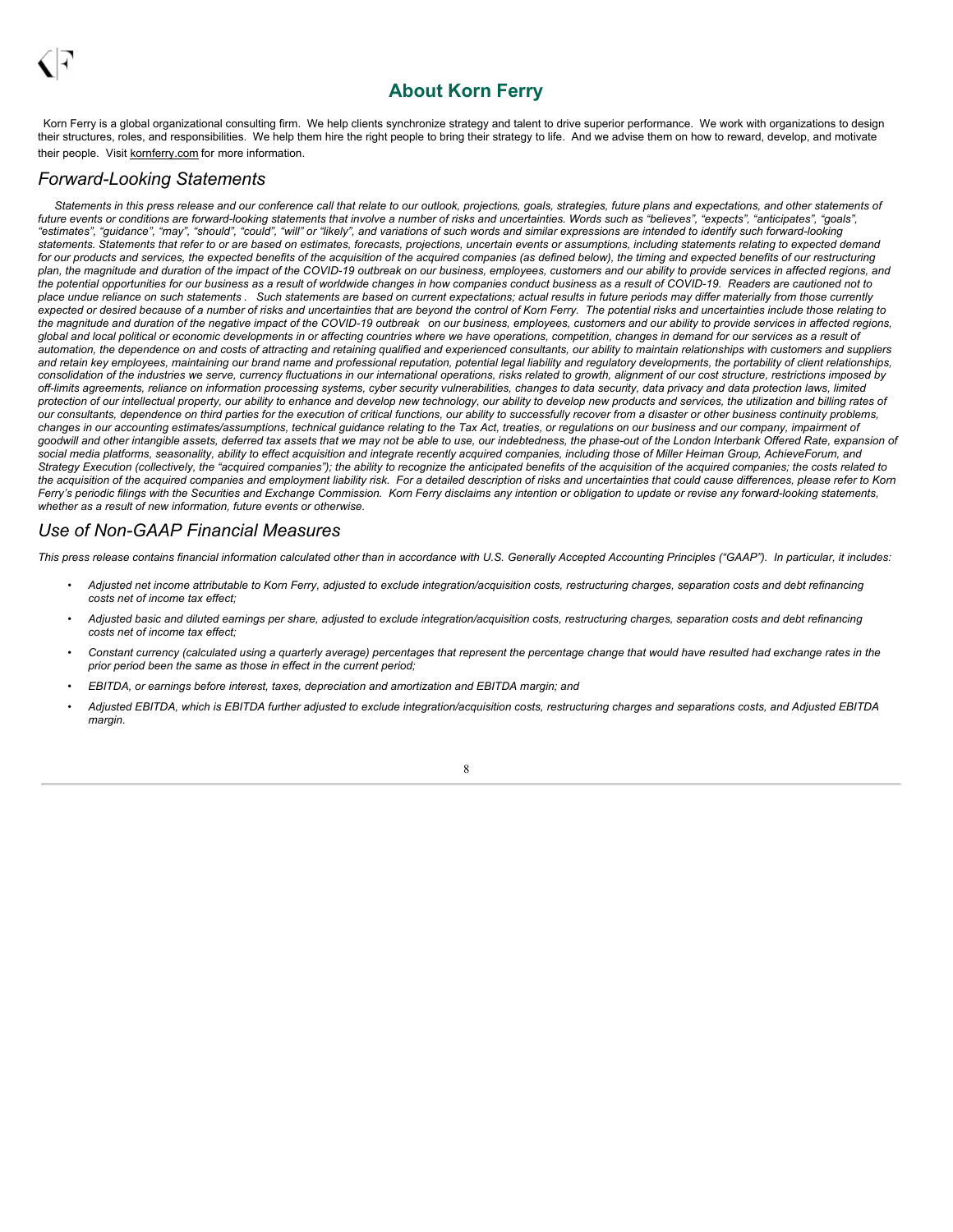

This non-GAAP disclosure has limitations as an analytical tool, should not be viewed as a substitute for financial information determined in accordance with GAAP, and should not be considered in isolation or as a substitute for analysis of the Company's results as reported under GAAP, nor is it necessarily comparable to non-GAAP *performance measures that may be presented by other companies.*

Management believes the presentation of non-GAAP financial measures in this press release provides meaningful supplemental information regarding Korn Ferry's performance by excluding certain charges that may not be indicative of Korn Ferry's ongoing operating results. These non-GAAP financial measures are performance measures and are not indicative of the liquidity of Korn Ferry. These charges, which are described in the footnotes in the attached reconciliations, represent 1) costs we incurred to acquire and integrate a portion of our Digital business, 2) charges we incurred to restructure the Company as a result of COVID-19 and due to the acquisition of the acquired companies, 3) separation costs and 4) debt refinancing costs. The use of non-GAAP financial measures facilitates comparisons to Korn Ferry's historical performance. Korn Ferry includes non-GAAP financial measures because management believes they are useful to investors in allowing for greater transparency with respect to supplemental information used by management in its evaluation of Korn Ferry's ongoing operations and financial and operational decision-making. Adjusted net income attributable to Korn Ferry, adjusted basic and diluted earnings per share and Adjusted EBITDA, exclude certain charges that management does not consider on-going in nature and allows management and investors to make more meaningful period-to-period comparisons of the Company's operating results. Management further believes that EBITDA is useful to investors because it is frequently used by investors and other interested parties to measure operating performance among companies with different capital structures, effective tax rates and tax attributes and capitalized asset values, all of which can vary substantially from company to company. In the case of constant currency percentages, management believes the presentation of such information provides useful supplemental information regarding Korn Ferry's performance as excluding the impact of exchange rate changes on Korn Ferry's financial performance allows investors to make more meaningful period-to-period comparisons of the Company's operating results, to better identify operating trends that may otherwise be masked or distorted by exchange rate changes and to perform related trend analysis, and provides a higher degree of transparency of information used by management in its evaluation of Korn Ferry's ongoing operations and financial and operational decision-making.

*[Tables attached]*

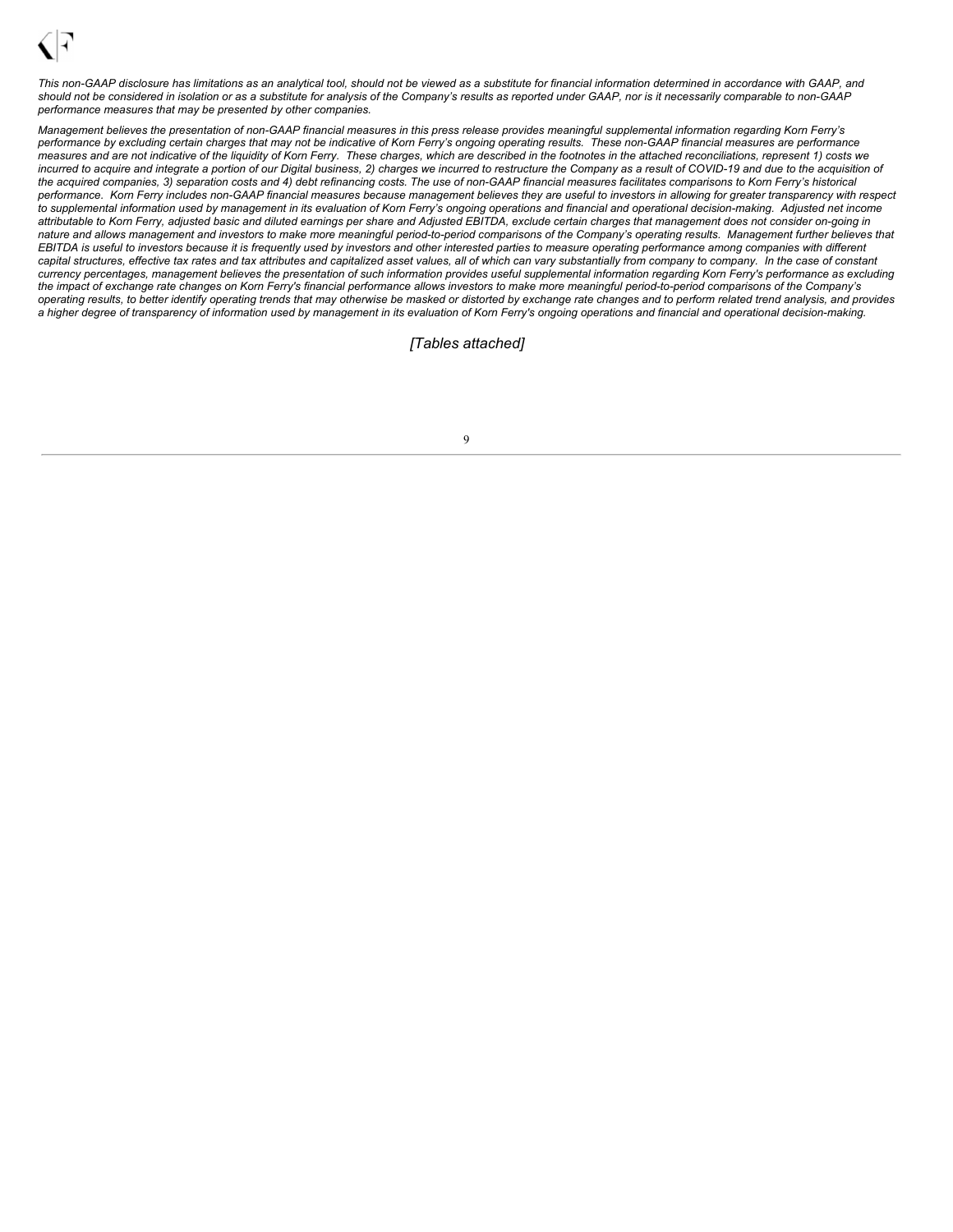### **KORN FERRY AND SUBSIDIARIES CONSOLIDATED STATEMENTS OF INCOME (in thousands, except per share amounts)**

|                                                       |     | <b>Nine Months Ended</b> |             |             |                 |    |           |  |  |
|-------------------------------------------------------|-----|--------------------------|-------------|-------------|-----------------|----|-----------|--|--|
|                                                       |     |                          | January 31, |             | January 31,     |    |           |  |  |
|                                                       |     | 2021                     |             | 2020        | 2021            |    | 2020      |  |  |
|                                                       |     |                          |             | (unaudited) |                 |    |           |  |  |
| Fee revenue                                           | \$  | 475,360                  | \$          | 515,325     | \$<br>1,254,896 | \$ | 1,492,263 |  |  |
| Reimbursed out-of-pocket engagement expenses          |     | 2,520                    |             | 12,654      | 7,656           |    | 36,091    |  |  |
| Total revenue                                         |     | 477,880                  |             | 527,979     | 1,262,552       |    | 1,528,354 |  |  |
| Compensation and benefits                             |     | 326,333                  |             | 348,597     | 917,530         |    | 1,014,475 |  |  |
| General and administrative expenses                   |     | 47,271                   |             | 71,355      | 140,836         |    | 199,171   |  |  |
| Reimbursed expenses                                   |     | 2,520                    |             | 12,654      | 7,656           |    | 36,091    |  |  |
| Cost of services                                      |     | 20,028                   |             | 30,822      | 50,198          |    | 66,371    |  |  |
| Depreciation and amortization                         |     | 15,735                   |             | 14,863      | 46,068          |    | 40,355    |  |  |
| Restructuring charges, net                            |     | 838                      |             | 18,093      | 30,732          |    | 18,093    |  |  |
| Total operating expenses                              |     | 412,725                  |             | 496,384     | 1,193,020       |    | 1,374,556 |  |  |
| Operating income                                      |     | 65,155                   |             | 31,595      | 69,532          |    | 153,798   |  |  |
| Other income, net                                     |     | 14,935                   |             | 5,055       | 26,374          |    | 8,014     |  |  |
| Interest expense, net                                 |     | (7, 298)                 |             | (6,919)     | (21, 686)       |    | (15, 186) |  |  |
| Income before provision for income taxes              |     | 72,792                   |             | 29,731      | 74,220          |    | 146,626   |  |  |
| Income tax provision                                  |     | 21,204                   |             | 8,775       | 25,409          |    | 38,988    |  |  |
| Net income                                            |     | 51,588                   |             | 20,956      | 48,811          |    | 107,638   |  |  |
| Net income attributable to noncontrolling interest    |     | (269)                    |             | (963)       | (547)           |    | (1,890)   |  |  |
| Net income attributable to Korn Ferry                 |     | 51,319                   |             | 19,993      | 48,264          |    | 105,748   |  |  |
| Earnings per common share attributable to Korn Ferry: |     |                          |             |             |                 |    |           |  |  |
| Basic                                                 |     | 0.95                     |             | 0.37        | 0.89            |    | 1.92      |  |  |
| <b>Diluted</b>                                        | \$. | 0.94                     |             | 0.36        | 0.88            |    | 1.90      |  |  |
| Weighted-average common shares outstanding:           |     |                          |             |             |                 |    |           |  |  |
| Basic                                                 |     | 52,596                   |             | 53,999      | 53,030          |    | 54,611    |  |  |
| <b>Diluted</b>                                        |     | 53,013                   |             | 54,264      | 53,396          |    | 55,006    |  |  |
| Cash dividends declared per share:                    |     | 0.10                     |             | 0.10        | 0.30            |    | 0.30      |  |  |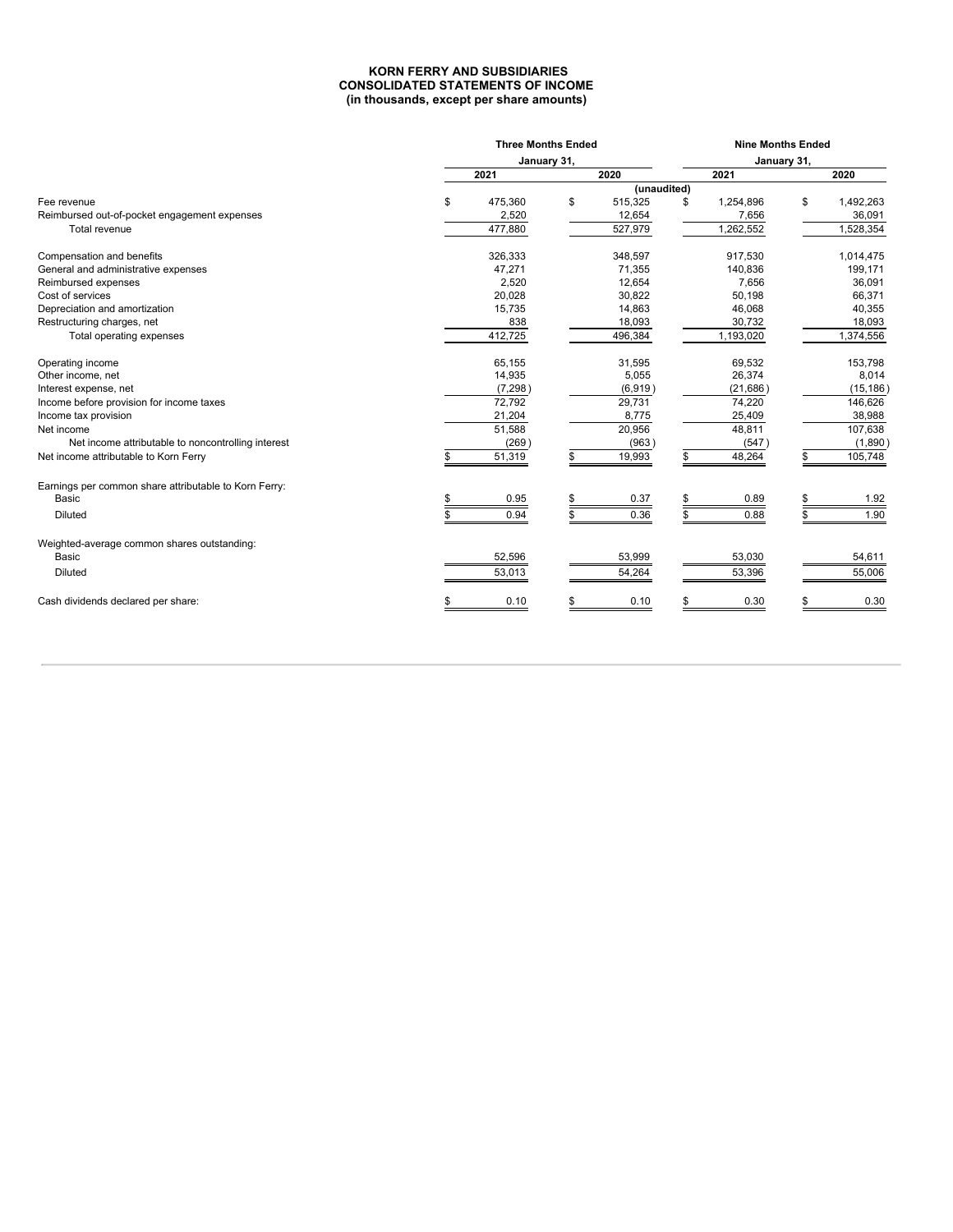#### **KORN FERRY AND SUBSIDIARIES FINANCIAL SUMMARY BY SEGMENT (dollars in thousands) (unaudited)**

|                                              |               |        | Three Months Ended January 31, |            |    | Nine Months Ended January '31, |               |               |            |
|----------------------------------------------|---------------|--------|--------------------------------|------------|----|--------------------------------|---------------|---------------|------------|
|                                              | 2021          |        | 2020                           | % Change   |    | 2021                           |               | 2020          | % Change   |
| Fee revenue:                                 |               |        |                                |            |    |                                |               |               |            |
| Consulting                                   | \$<br>136,268 |        | \$140,525                      | $(3.0\%)$  |    | 362,271                        |               | \$<br>422,103 | $(14.2\%)$ |
| Digital                                      | 75,791        |        | 99,389                         | (23.7%)    |    | 206,807                        |               | 223,097       | $(7.3\%)$  |
| <b>Executive Search:</b>                     |               |        |                                |            |    |                                |               |               |            |
| North America                                | 106,002       |        | 106,888                        | $(0.8\%)$  |    | 266,485                        |               | 332,428       | $(19.8\%)$ |
| <b>EMEA</b>                                  | 35,991        |        | 44,301                         | $(18.8\%)$ |    | 97,701                         |               | 130,652       | $(25.2\%)$ |
| Asia Pacific                                 | 21,643        |        | 25,089                         | (13.7%)    |    | 59,702                         |               | 78,395        | $(23.8\%)$ |
| Latin America                                | 4,468         |        | 7,283                          | (38.7%)    |    | 12,419                         |               | 23,140        | $(46.3\%)$ |
| <b>Total Executive Search</b>                | 168,104       |        | 183,561                        | $(8.4\%)$  |    | 436,307                        |               | 564,615       | (22.7%)    |
| RPO and Professional Search                  | 95,197        |        | 91,850                         | $3.6\%$    |    | 249,511                        |               | 282,448       | $(11.7\%)$ |
| Total fee revenue                            | 475,360       |        | 515,325                        | $(7.8\%)$  |    | 1,254,896                      |               | 1,492,263     | $(15.9\%)$ |
| Reimbursed out-of-pocket engagement expenses | 2,520         |        | 12,654                         | $(80.1\%)$ |    | 7,656                          |               | 36,091        | $(78.8\%)$ |
| Total revenue                                | 477,880       |        | 527,979                        | $(9.5\%)$  |    | 1,262,552                      |               | 1,528,354     | $(17.4\%)$ |
| Operating income (loss):                     |               | Margin |                                | Margin     |    |                                | <b>Margin</b> |               | Margin     |
| Consulting                                   | \$<br>22.175  | 16.3%  | \$<br>2,663                    | 1.9%       | \$ | 25,869                         | 7.1%          | \$<br>24,272  | 5.8%       |
| Digital                                      | 19,214        | 25.4%  | 8,463                          | 8.5%       |    | 32,410                         | 15.7%         | 41,036        | 18.4%      |
| <b>Executive Search:</b>                     |               |        |                                |            |    |                                |               |               |            |
| North America                                | 17,655        | 16.7%  | 21,808                         | 20.4%      |    | 32,411                         | 12.2%         | 80,254        | 24.1%      |
| <b>EMEA</b>                                  | 3,114         | 8.7%   | 4,644                          | 10.5%      |    | (1,596)                        | $(1.6\%)$     | 18,466        | 14.1%      |
| Asia Pacific                                 | 5,844         | 27.0%  | 5,070                          | 20.2%      |    | 9,958                          | 16.7%         | 17,866        | 22.8%      |
| Latin America                                | 264           | 5.9%   | 1,198                          | 16.4%      |    | (578)                          | $(4.7\% )$    | 2,999         | 13.0%      |
| <b>Total Executive Search</b>                | 26,877        | 16.0%  | 32,720                         | 17.8%      |    | 40,195                         | 9.2%          | 119,585       | 21.2%      |
| RPO and Professional Search                  | 18,360        | 19.3%  | 14,144                         | 15.4%      |    | 33,027                         | 13.2%         | 44,279        | 15.7%      |
| Corporate                                    | (21, 471)     |        | (26,395)                       |            |    | (61, 969)                      |               | (75, 374)     |            |
| Total operating income                       | 65,155        | 13.7%  | 31,595                         | 6.1%       |    | 69,532                         | 5.5%          | 153,798       | 10.3%      |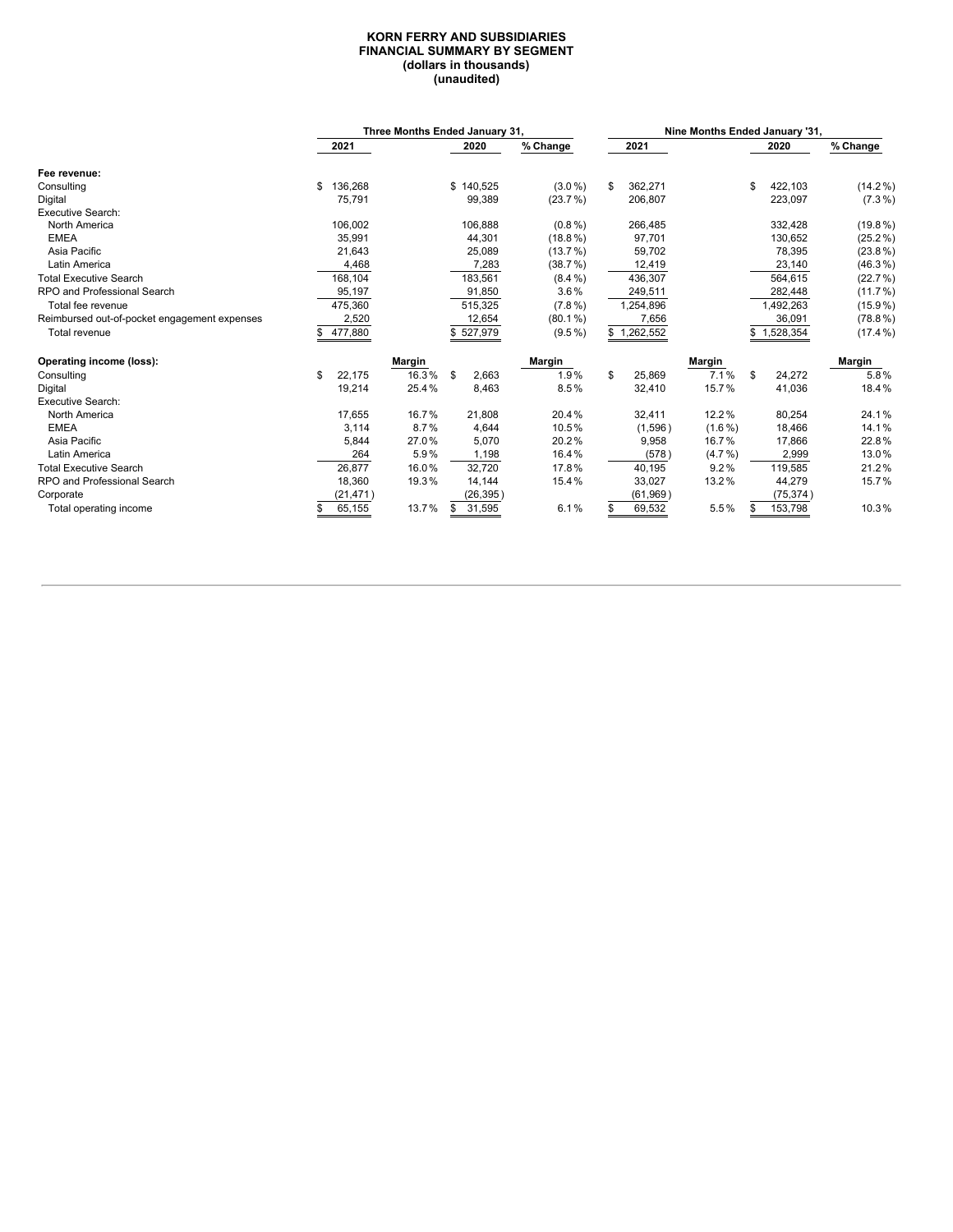#### **KORN FERRY AND SUBSIDIARIES CONSOLIDATED BALANCE SHEETS (in thousands, except per share amounts)**

|                                                                                                                                                       | January 31,<br>2021<br>(unaudited) | April 30,<br>2020 |
|-------------------------------------------------------------------------------------------------------------------------------------------------------|------------------------------------|-------------------|
| <b>ASSETS</b>                                                                                                                                         |                                    |                   |
| Cash and cash equivalents                                                                                                                             | \$<br>694,128                      | \$<br>689,244     |
| Marketable securities                                                                                                                                 | 45,931                             | 41,951            |
| Receivables due from clients, net of allowance for doubtful accounts of \$29,174 and \$23,795 at January 31, 2021 and April 30, 2020,<br>respectively | 448.448                            | 397.165           |
| Income taxes and other receivables                                                                                                                    | 45,154                             | 38,755            |
| Unearned compensation                                                                                                                                 | 53,188                             | 43,117            |
| Prepaid expenses and other assets                                                                                                                     | 28,737                             | 26,851            |
| Total current assets                                                                                                                                  | 1,315,586                          | 1,237,083         |
| Marketable securities, non-current                                                                                                                    | 157,023                            | 132,134           |
| Property and equipment, net                                                                                                                           | 134,226                            | 142.728           |
| Operating lease right-of-use assets, net                                                                                                              | 182.675                            | 195.077           |
| Cash surrender value of company-owned life insurance policies, net of loans                                                                           | 162,549                            | 146,408           |
| Deferred income taxes                                                                                                                                 | 57.865                             | 55.479            |
| Goodwill                                                                                                                                              | 625,549                            | 613,943           |
| Intangible assets, net                                                                                                                                | 97.696                             | 111.926           |
| Unearned compensation, non-current                                                                                                                    | 104,650                            | 79,510            |
| Investments and other assets                                                                                                                          | 25,648                             | 29,540            |
| Total assets                                                                                                                                          | \$<br>2,863,467                    | \$<br>2,743,828   |
| <b>LIABILITIES AND STOCKHOLDERS' EQUITY</b>                                                                                                           |                                    |                   |
| Accounts payable                                                                                                                                      | \$<br>37.858                       | \$<br>45.684      |
| Income taxes payable                                                                                                                                  | 9,664                              | 21,158            |
| Compensation and benefits payable                                                                                                                     | 301,147                            | 280,911           |
| Operating lease liability, current                                                                                                                    | 48,998                             | 54,851            |
| Other accrued liabilities                                                                                                                             | 237,743                            | 221,603           |
| Total current liabilities                                                                                                                             | 635.410                            | 624.207           |
| Deferred compensation and other retirement plans                                                                                                      | 333.551                            | 289.136           |
| Operating lease liability, non-current                                                                                                                | 164,656                            | 180,766           |
| Long-term debt                                                                                                                                        | 394,629                            | 394.144           |
| Deferred tax liabilities                                                                                                                              | 380                                | 1,056             |
| Other liabilities                                                                                                                                     | 39,847                             | 30,828            |
| <b>Total liabilities</b>                                                                                                                              | 1.568.473                          | 1,520,137         |
| Stockholders' equity<br>Common stock: \$0.01 par value, 150,000 shares authorized, 74,911 and 73,205 shares issued and 53,997 and 54,450 shares       |                                    |                   |
| outstanding at January 31, 2021 and April 30, 2020, respectively                                                                                      | 576.798                            | 585,560           |
| Retained earnings                                                                                                                                     | 774,303                            | 742,993           |
| Accumulated other comprehensive loss, net                                                                                                             | (57, 914)                          | (107, 172)        |
| Total Korn Ferry stockholders' equity                                                                                                                 | 1.293.187                          | 1.221.381         |
| Noncontrolling interest                                                                                                                               | 1,807                              | 2,310             |
| Total stockholders' equity                                                                                                                            | 1,294,994                          | 1,223,691         |
| Total liabilities and stockholders' equity                                                                                                            | 2.863.467                          | \$<br>2,743,828   |
|                                                                                                                                                       |                                    |                   |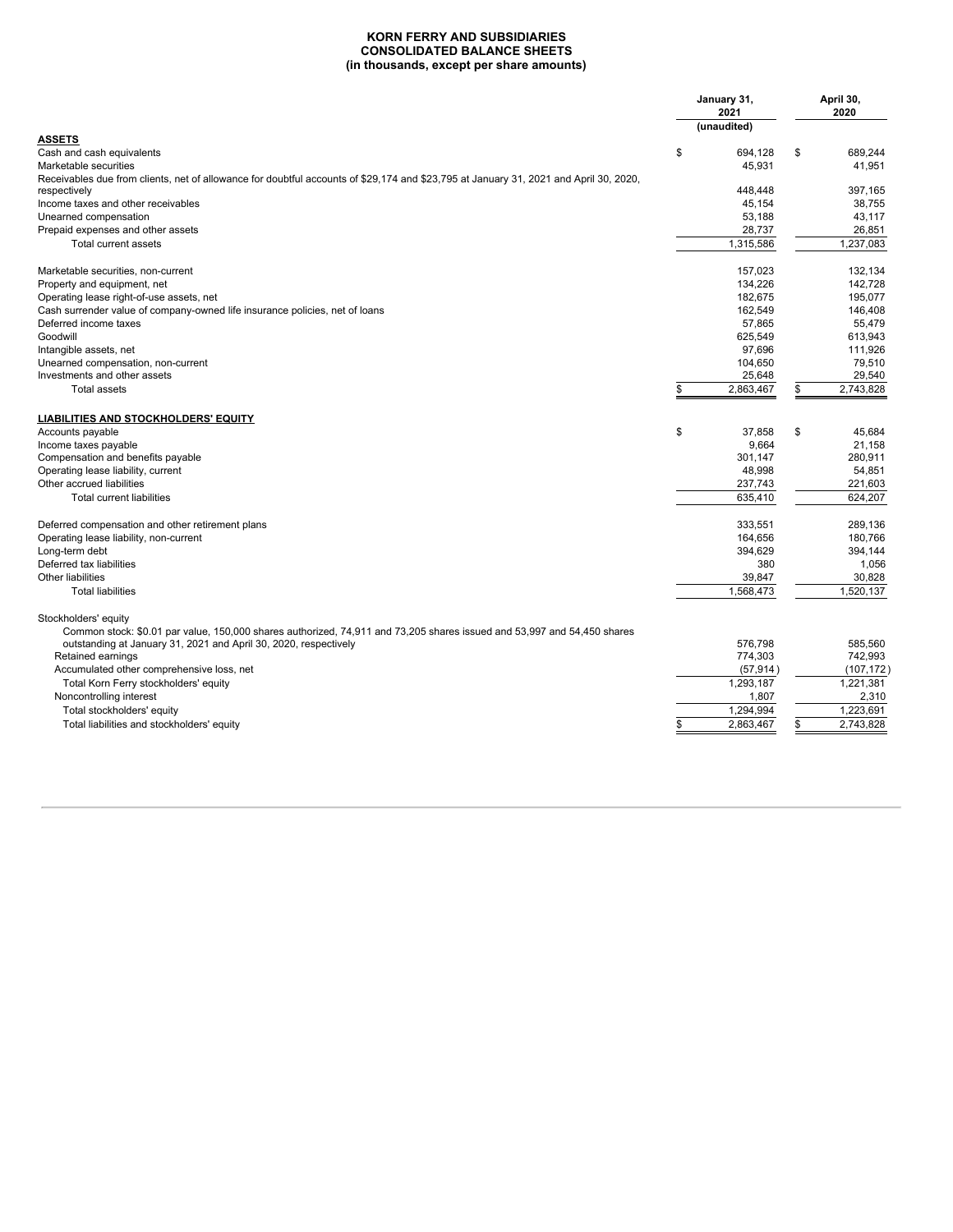### **KORN FERRY AND SUBSIDIARIES RECONCILIATION OF GAAP TO NON-GAAP FINANCIAL MEASURES (dollars in thousands, except per share amounts)**

|                                                     | <b>Three Months Ended</b><br>January 31, |    | <b>Nine Months Ended</b><br>January 31, |             |           |    |          |  |  |  |  |
|-----------------------------------------------------|------------------------------------------|----|-----------------------------------------|-------------|-----------|----|----------|--|--|--|--|
|                                                     | 2021                                     |    | 2020                                    |             | 2021      |    | 2020     |  |  |  |  |
|                                                     |                                          |    |                                         | (unaudited) |           |    |          |  |  |  |  |
| Net income attributable to Korn Ferry               | \$<br>51,319                             | \$ | 19,993                                  | \$          | 48,264    | \$ | 105,748  |  |  |  |  |
| Net income attributable to non-controlling interest | 269                                      |    | 963                                     |             | 547       |    | 1,890    |  |  |  |  |
| Net income                                          | 51,588                                   |    | 20,956                                  |             | 48,811    |    | 107,638  |  |  |  |  |
| Income tax provision                                | 21,204                                   |    | 8,775                                   |             | 25,409    |    | 38,988   |  |  |  |  |
| Income before provision for income taxes            | 72.792                                   |    | 29.731                                  |             | 74,220    |    | 146.626  |  |  |  |  |
| Other income, net                                   | (14, 935)                                |    | (5,055)                                 |             | (26, 374) |    | (8,014)  |  |  |  |  |
| Interest expense, net                               | 7,298                                    |    | 6,919                                   |             | 21,686    |    | 15,186   |  |  |  |  |
| Operating income                                    | 65,155                                   |    | 31,595                                  |             | 69,532    |    | 153,798  |  |  |  |  |
| Depreciation and amortization                       | 15,735                                   |    | 14,863                                  |             | 46,068    |    | 40,355   |  |  |  |  |
| Other income, net                                   | 14,935                                   |    | 5,055                                   |             | 26,374    |    | 8,014    |  |  |  |  |
| <b>EBITDA</b>                                       | 95,825                                   |    | 51,513                                  |             | 141,974   |    | 202,167  |  |  |  |  |
| Integration/acquisition costs (1)                   |                                          |    | 6,704                                   |             | 737       |    | 9,319    |  |  |  |  |
| Restructuring charges, net (2)                      | 838                                      |    | 18,093                                  |             | 30,732    |    | 18,093   |  |  |  |  |
| Separation costs (3)                                |                                          |    | 1,783                                   |             |           |    | 1,783    |  |  |  |  |
| <b>Adjusted EBITDA</b>                              | \$<br>96,663                             | \$ | 78,093                                  | \$          | 173,443   | \$ | 231,362  |  |  |  |  |
|                                                     |                                          |    |                                         |             |           |    |          |  |  |  |  |
| Operating margin                                    | 13.7%                                    |    | 6.1%                                    |             | 5.5%      |    | 10.3%    |  |  |  |  |
| Depreciation and amortization                       | 3.3%                                     |    | 2.9%                                    |             | 3.7%      |    | 2.7%     |  |  |  |  |
| Other income, net                                   | 3.2%                                     |    | 1.0%                                    |             | 2.1%      |    | 0.5%     |  |  |  |  |
| EBITDA margin                                       | 20.2%                                    |    | 10.0%                                   |             | 11.3%     |    | 13.5%    |  |  |  |  |
| Integration/acquisition costs (1)                   |                                          |    | 1.3%                                    |             | 0.1%      |    | 0.7%     |  |  |  |  |
| Restructuring charges, net (2)                      | 0.1%                                     |    | 3.5%                                    |             | 2.4%      |    | 1.2%     |  |  |  |  |
| Separation costs (3)                                |                                          |    | 0.4%                                    |             |           |    | 0.1%     |  |  |  |  |
| Adjusted EBITDA margin                              | 20.3%                                    |    | 15.2%                                   |             | 13.8%     |    | 15.5%    |  |  |  |  |
| Net income attributable to Korn Ferry               | \$<br>51,319                             | \$ | 19,993                                  | \$          | 48,264    | \$ | 105,748  |  |  |  |  |
| Integration/acquisition costs (1)                   |                                          |    | 6,704                                   |             | 737       |    | 9,319    |  |  |  |  |
| Restructuring charges, net (2)                      | 838                                      |    | 18,093                                  |             | 30,732    |    | 18,093   |  |  |  |  |
| Separation costs (3)                                |                                          |    | 1,783                                   |             |           |    | 1,783    |  |  |  |  |
| Debt refinancing costs (4)                          |                                          |    | 828                                     |             |           |    | 828      |  |  |  |  |
| Tax effect on the adjusted items (5)                | (276)                                    |    | (6, 451)                                |             | (8, 597)  |    | (7, 119) |  |  |  |  |
| Adjusted net income attributable to Korn Ferry      | \$<br>51,881                             | \$ | 40,950                                  | \$          | 71,136    | \$ | 128,652  |  |  |  |  |
| Basic earnings per common share                     | \$<br>0.95                               | \$ | 0.37                                    | \$          | 0.89      | \$ | 1.92     |  |  |  |  |
| Integration/acquisition costs (1)                   |                                          |    | 0.12                                    |             | 0.01      |    | 0.17     |  |  |  |  |
| Restructuring charges, net (2)                      | 0.02                                     |    | 0.34                                    |             | 0.57      |    | 0.33     |  |  |  |  |
| Separation costs (3)                                |                                          |    | 0.03                                    |             |           |    | 0.03     |  |  |  |  |
| Debt refinancing costs (4)                          |                                          |    | 0.02                                    |             |           |    | 0.02     |  |  |  |  |
| Tax effect on the adjusted items (5)                | (0.01)                                   |    | (0.13)                                  |             | (0.16)    |    | (0.14)   |  |  |  |  |
|                                                     | \$                                       |    |                                         | \$          |           |    |          |  |  |  |  |
| Adjusted basic earnings per share                   | 0.96                                     | \$ | 0.75                                    |             | 1.31      | \$ | 2.33     |  |  |  |  |
| Diluted earnings per common share                   | \$<br>0.94                               | \$ | 0.36                                    | \$          | 0.88      | \$ | 1.90     |  |  |  |  |
| Integration/acquisition costs (1)                   |                                          |    | 0.12                                    |             | 0.01      |    | 0.17     |  |  |  |  |
| Restructuring charges, net (2)                      | 0.02                                     |    | 0.34                                    |             | 0.57      |    | 0.33     |  |  |  |  |
| Separation costs (3)                                |                                          |    | 0.03                                    |             |           |    | 0.03     |  |  |  |  |
| Debt refinancing costs (4)                          |                                          |    | 0.02                                    |             |           |    | 0.02     |  |  |  |  |
| Tax effect on the adjusted items (5)                | (0.01)                                   |    | (0.12)                                  |             | (0.16)    |    | (0.14)   |  |  |  |  |
| Adjusted diluted earnings per share                 | \$<br>0.95                               | \$ | 0.75                                    | \$          | 1.30      | \$ | 2.31     |  |  |  |  |
|                                                     |                                          |    |                                         |             |           |    |          |  |  |  |  |

Explanation of Non-GAAP Adjustments

(1) Costs associated with previous acquisitions, such as legal and professional fees, retention awards and the on-going integration expenses to combine the companies.<br>(2) Restructuring charges we incurred to rationalize ou

(3) Costs associated with certain senior management separation charges.<br>(4) Costs to write-off debt issuance costs and interest rate swap as a result of replacing our prior Credit Agreement with a new senior secured Credit (4) Costs to write-off debt issuance costs and interest rate swap as a result of replacing our prior Credit Agreement with a new se<br>
(5) Tax effect on integration/acquisition costs, restructuring charges, net, separation c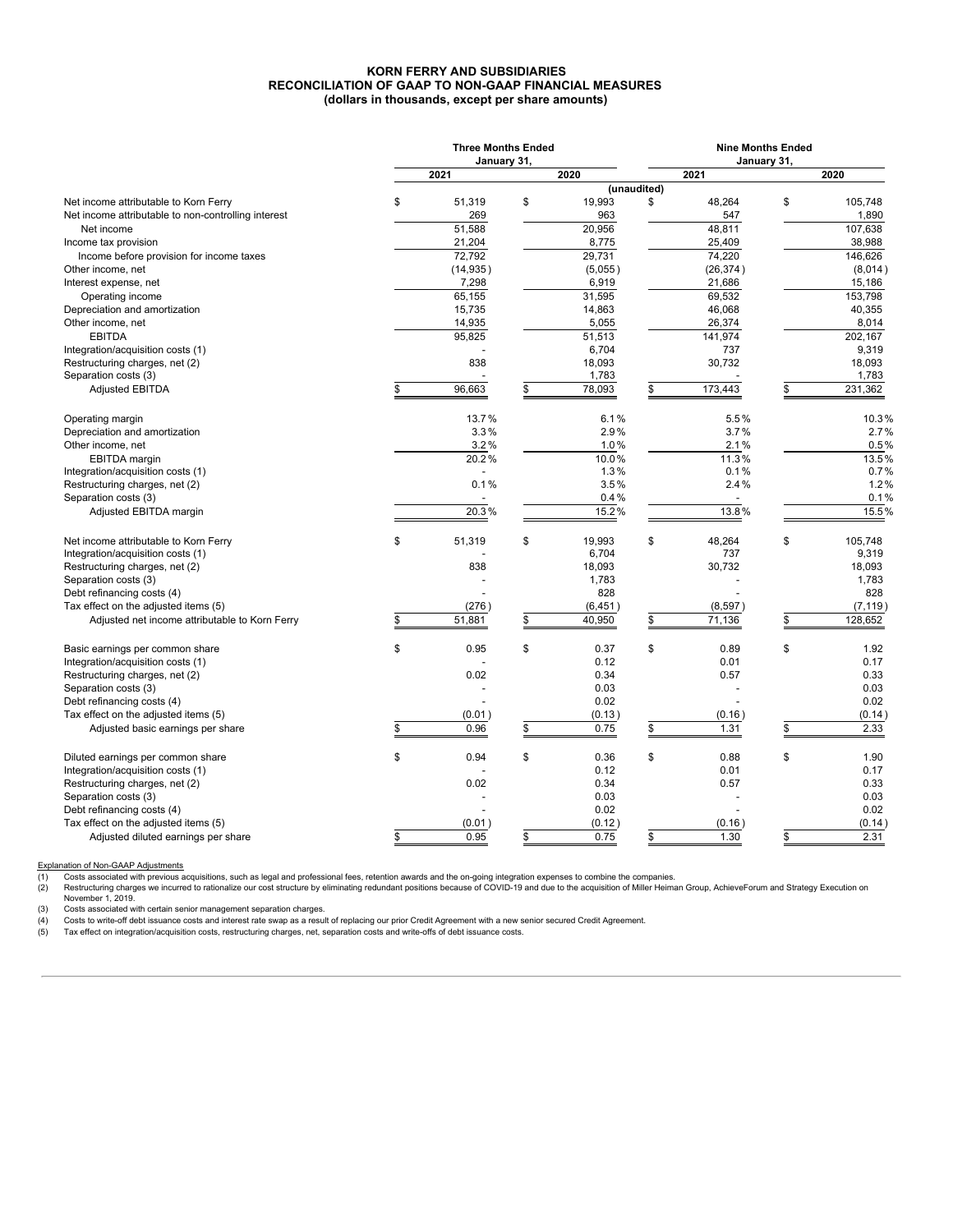#### **KORN FERRY AND SUBSIDIARIES RECONCILIATION OF NET INCOME AND OPERATING INCOME (GAAP) TO EBITDA AND ADJUSTED EBITDA (NON-GAAP) (in thousands) (unaudited)**

|                                                                                                                                                                      |          |                                  |          |                                  |                         |                                   |             |                             |              |                                                |                  | Three Months Ended January 31, 2021      |          |                                     |                                          |                                |                |                                        |          |                                               |
|----------------------------------------------------------------------------------------------------------------------------------------------------------------------|----------|----------------------------------|----------|----------------------------------|-------------------------|-----------------------------------|-------------|-----------------------------|--------------|------------------------------------------------|------------------|------------------------------------------|----------|-------------------------------------|------------------------------------------|--------------------------------|----------------|----------------------------------------|----------|-----------------------------------------------|
|                                                                                                                                                                      |          |                                  |          |                                  |                         |                                   |             |                             |              | <b>Executive Search</b>                        |                  |                                          |          |                                     |                                          |                                |                |                                        |          |                                               |
| Fee revenue                                                                                                                                                          |          | Consulting<br>Digital            |          |                                  | <b>North</b><br>America |                                   | <b>EMEA</b> |                             | Asia Pacific |                                                | Latin<br>America |                                          | Subtotal |                                     | <b>RPO</b> and<br>Professional<br>Search |                                | Corporate      |                                        |          | Consolidated                                  |
|                                                                                                                                                                      |          | 136.268                          | \$       | 75,791                           | S                       | 106.002                           | S           | 35,991                      | \$           | 21,643                                         | S                | 4,468                                    | \$       | 168.104                             | S                                        | 95.197                         | \$             |                                        | \$       | 475,360                                       |
| Total revenue                                                                                                                                                        | \$<br>\$ | 136,593                          | \$       | 75,967                           | \$                      | 106,325                           | S           | 36,016                      | \$           | 21,680                                         | \$               | 4,468                                    | \$       | 168,489                             | $\mathbb S$                              | 96,831                         | $\mathfrak{s}$ |                                        | \$       | 477,880                                       |
| Net income attributable to Korn Ferry<br>Net income attributable to noncontrolling<br>interest<br>Other income, net<br>Interest expense, net<br>Income tax provision |          |                                  |          |                                  |                         |                                   |             |                             |              |                                                |                  |                                          |          |                                     |                                          |                                |                |                                        | \$       | 51,319<br>269<br>(14, 935)<br>7,298<br>21,204 |
| Operating income (loss)<br>Depreciation and amortization<br>Other income, net<br><b>EBITDA</b>                                                                       | \$       | 22.175<br>4,051<br>943<br>27,169 | \$       | 19,214<br>7,403<br>494<br>27,111 | \$                      | 17.655<br>680<br>12,611<br>30,946 | S           | 3.114<br>345<br>61<br>3,520 | \$           | 5,844<br>231<br>323<br>6,398                   | \$               | 264<br>193<br>-1<br>458                  | \$       | 26,877<br>1.449<br>12,996<br>41,322 | \$                                       | 18,360<br>929<br>242<br>19,531 | \$             | (21, 471)<br>1,903<br>260<br>(19, 308) |          | 65,155<br>15,735<br>14,935<br>95,825          |
| <b>EBITDA</b> margin                                                                                                                                                 |          | 19.9%                            |          | 35.8%                            |                         | 29.2%                             |             | 9.8%                        |              | 29.6%                                          |                  | 10.3%                                    |          | 24.6%                               |                                          | 20.5%                          |                |                                        |          | 20.2%                                         |
| Restructuring, charges, net<br>Adjusted EBITDA<br>Adjusted EBITDA margin                                                                                             | \$       | 346<br>27,515<br>20.2%           |          | 23<br>27,134<br>35.8%            |                         | (5)<br>30,941<br>29.2%            |             | 398<br>3,918<br>10.9%       | \$           | (23)<br>6,375<br>29.5%                         | S                | $\overline{\phantom{a}}$<br>458<br>10.3% |          | 370<br>41,692<br>24.8%              | S                                        | 99<br>19,630<br>20.6%          |                | (19,308)                               | \$       | 838<br>96,663<br>20.3%                        |
|                                                                                                                                                                      |          |                                  |          |                                  |                         |                                   |             |                             |              |                                                |                  | Three Months Ended January 31, 2020      |          |                                     |                                          |                                |                |                                        |          |                                               |
|                                                                                                                                                                      |          | Consulting                       |          | Digital                          |                         | <b>North</b><br>America           |             | <b>EMEA</b>                 |              | <b>Executive Search</b><br><b>Asia Pacific</b> | Latin            |                                          |          |                                     | RPO and<br>Professional                  |                                |                | Corporate                              |          |                                               |
| Fee revenue<br>Total revenue                                                                                                                                         | \$<br>\$ | 140.525<br>144,298               | \$<br>\$ | 99.389<br>100,663                | S<br>\$                 | 106,888<br>110,230                | S<br>S      | 44,301<br>45,077            | \$<br>\$     | 25,089<br>25,365                               | S<br>\$          | America<br>7,283<br>7,351                | \$       | Subtotal<br>183.561<br>\$188,023    | \$<br>s                                  | Search<br>91.850<br>94,995     | \$             |                                        | \$<br>\$ | Consolidated<br>515.325<br>527,979            |
| Net income attributable to Korn Ferry<br>Net income attributable to noncontrolling<br>interest<br>Other income, net<br>Interest expense, net<br>Income tax provision |          |                                  |          |                                  |                         |                                   |             |                             |              |                                                |                  |                                          |          |                                     |                                          |                                |                |                                        | \$       | 19,993<br>963<br>(5,055)<br>6,919<br>8,775    |
| Operating income (loss)<br>Depreciation and amortization                                                                                                             | \$       | 2.663<br>4.417                   | \$       | 8,463<br>5.832                   | S                       | 21.808<br>847                     |             | 644<br>422                  | S            | 5.070<br>329                                   | S                | 1.198<br>295                             | \$       | 32.720<br>1.893                     | S                                        | 14.144<br>979                  | ፍ              | (26, 395)<br>1.742                     |          | 31,595<br>14.863                              |

| Depleciation and amonization  | 4.411  | J.OJZ  | $O+1$  | 444    | ت ے ت | ∠ອບ    | 1,090  | ວ ເວ   | 1.142     | 14,000 |
|-------------------------------|--------|--------|--------|--------|-------|--------|--------|--------|-----------|--------|
| Other income (loss), net      | 558    | 193    | 3,963  | 29     | 106   | 162    | 4,260  | 88     | (44)      | 5,055  |
| <b>EBITDA</b>                 | 7,638  | 14,488 | 26,618 | 5,095  | 5,505 | 1,655  | 38,873 | 15,211 | (24, 697) | 51,513 |
| EBITDA margin                 | 5.4 %  | 14.6%  | 24.9%  | 11.5 % | 21.9% | 22.7 % | 21.2%  | 16.6%  |           | 10.0%  |
| Integration/acquisition costs |        | 4.332  |        |        |       |        |        |        | 2.372     | 6,704  |
| Restructuring, charges, net   | 11,061 | 7,032  |        |        |       |        |        |        |           | 18,093 |
| Separation costs              |        |        |        | .783   |       |        | 1.783  |        |           | 1,783  |
| Adjusted EBITDA               | 18.699 | 25.852 | 26.618 | 6.878  | 5.505 | .655   | 40.656 | 15.211 | (22, 325) | 78,093 |
| Adjusted EBITDA margin        | 13.3 % | 26.0%  | 24.9%  | 15.5%  | 21.9% | 22.7%  | 22.1%  | 16.6%  |           | 15.2%  |